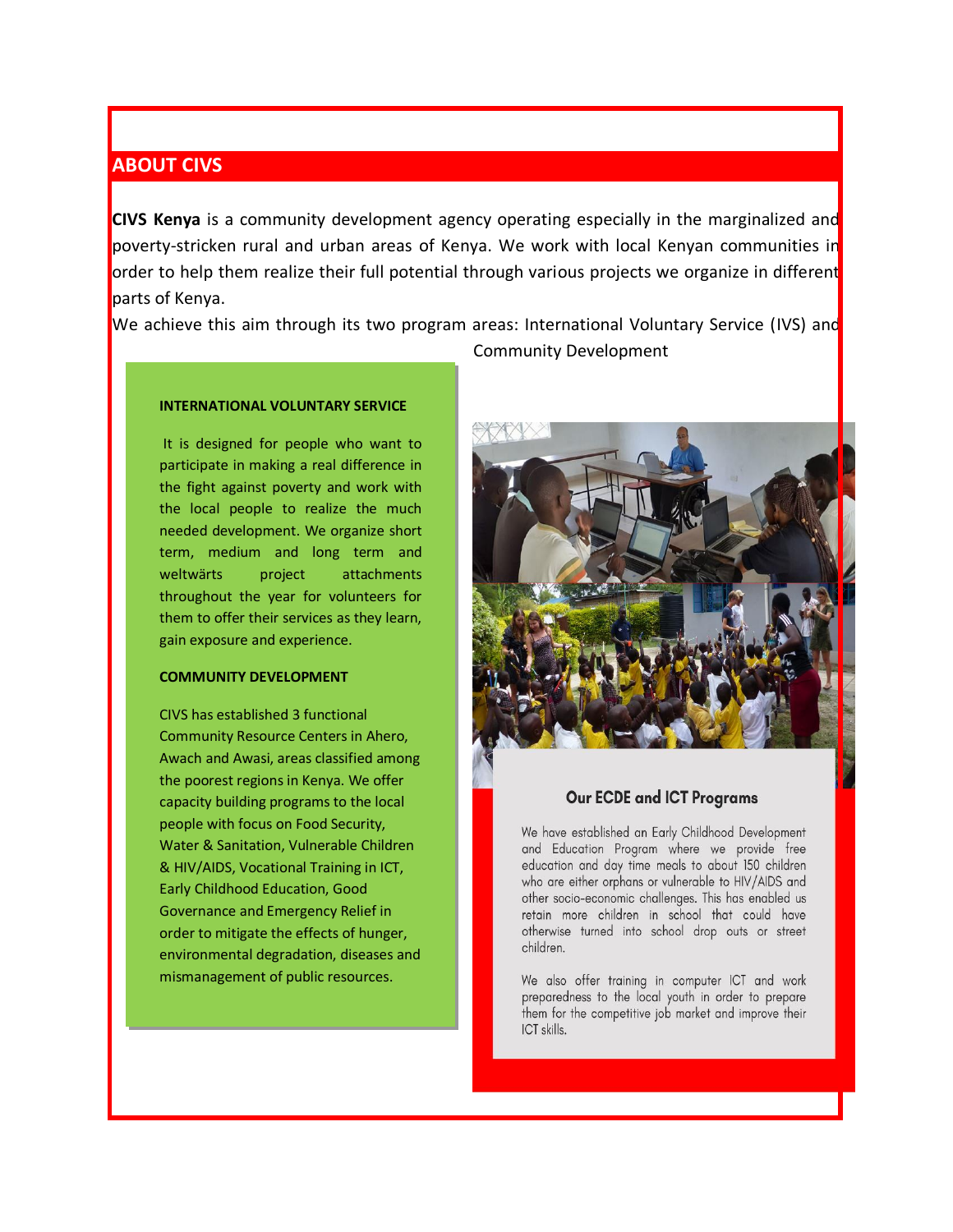

# <span id="page-1-0"></span>**ABOUT KENYA**



**Name Origin:** Named after Mt. Kenya by Kikuyu community **Capital:** Nairobi **President:** Uhuru Kenyatta **Total area:** 580,367 km<sup>2</sup> **Currency:** Kenyan Shilling (KES) **Geographical features:** Equator, Great Rift Valley, Mt Kenya and Longonot, L.Victoria and Nakuru, Indian **Ocean Climate and weather:** Changes by location and time **Urban population:** 28% **Food:** Ugali, Githeri, chapati, nyama choma, mukimo etc **Official Language:** English, Swahili **Population (million):** 47.6 M **Location: Eastern Africa Calling Code:** +254 **Notable sites:** Maasai Mara, Tsavo, Diani beach, L. Nakuru flamingos, Mt. Kenya **Counties:** 47, Biggest is Turkana and smallest is Mombasa **Culture:** Diverse among different tribes

Volunteering with CIVS will give you an amazing opportunity to explore Kenya during your mission. You will discover a new culture, the people, animals, beautiful landscapes, and local food.

#### **WELCOME TO KENYA!**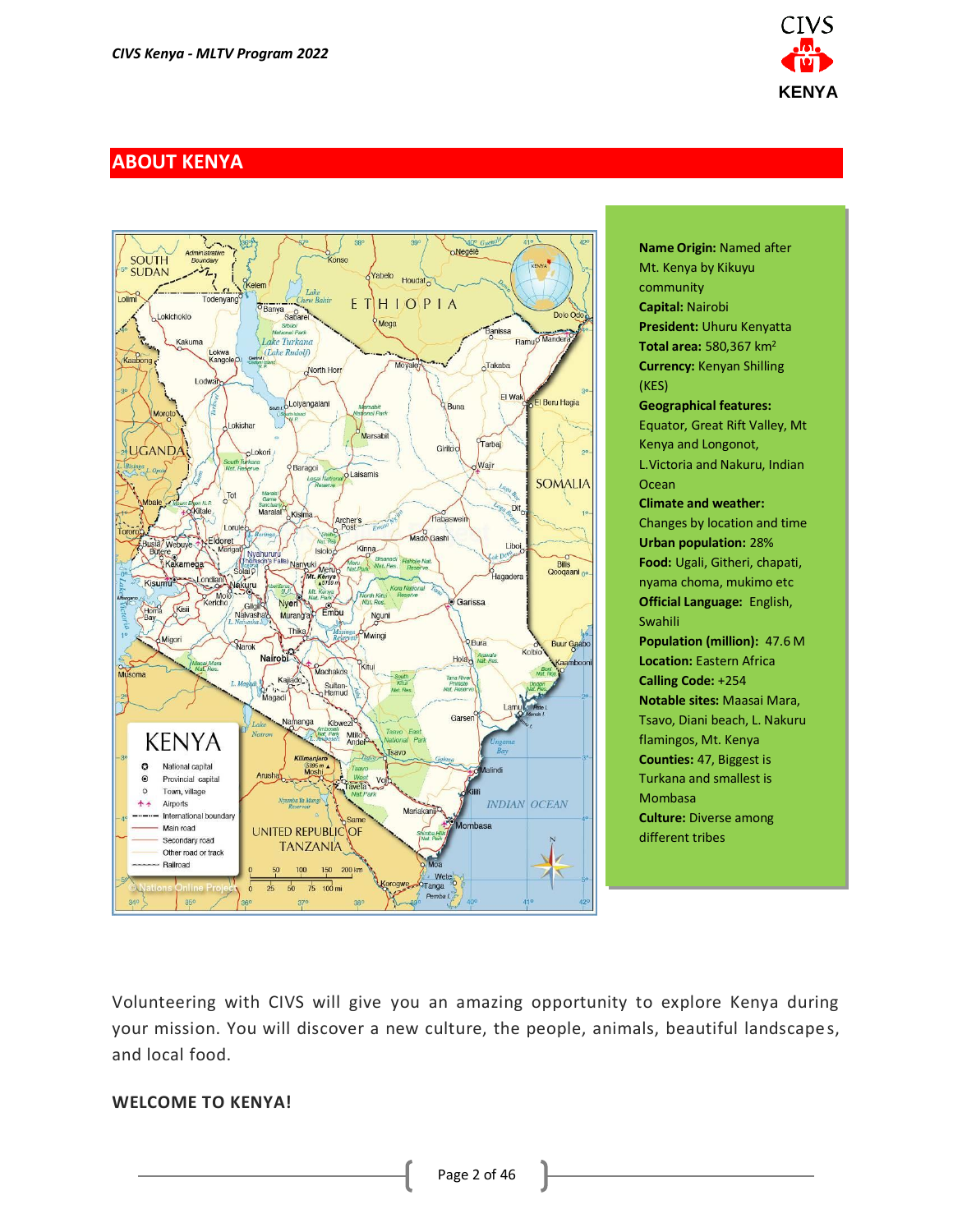

### <span id="page-2-0"></span>**GENERAL PRACTICAL INFORMATION**

#### **VISA AND AIRPORT ENTRY**

When you are booking your flight, please make sure that your arrival is at Jomo Kenyatta International Airport in Nairobi. Please also include your terminal of arrival so that you can easily be identified upon arrival.

It is also possible for you to apply for an e-Visa before your arrival via a dedicated portal at ecitizen.go.ke. No Visa will be issued at the airport upon arrival.

It is important to confirm the duration of your visa upon issuance at the airport's immigration section. Tourist Visa stamps are valid for 3 months (90 days) and written as written as …/3M/…. If you get a one moth stamp, it is posiible to extend free of charge, be aware of the exact dates of extension since extension after expiry may attract penalties. You can renew a three months visa for another three months at the Immigration Office in Nairobi. You can use the CIVS address as your address while in Kenya.

#### **ORIENTATION**

There will be an orientation seminar for new volunteers lasting 2-3 days including Nairobi city introduction and project placement. Our monthly orientation seminar can begin on any day of the week as soon as you arrive.

#### **PARTICIPATION FEES**

CIVS solely depends on volunteer contributions to support its activities.

| <b>VOLUNTEERING PERIOD</b> | <b>FEES</b>        |
|----------------------------|--------------------|
| Up to 1 month              | 250 Euro           |
| 2 months and longer        | 200 Euro per month |

The fee is non-refundable and has to be paid upfront or upon arrival in full. The fee paid covers the following services:

- Airport transfers
- 3-day orientation seminar
- Introduction to the city
- Accommodation and food during orientation and during placement duration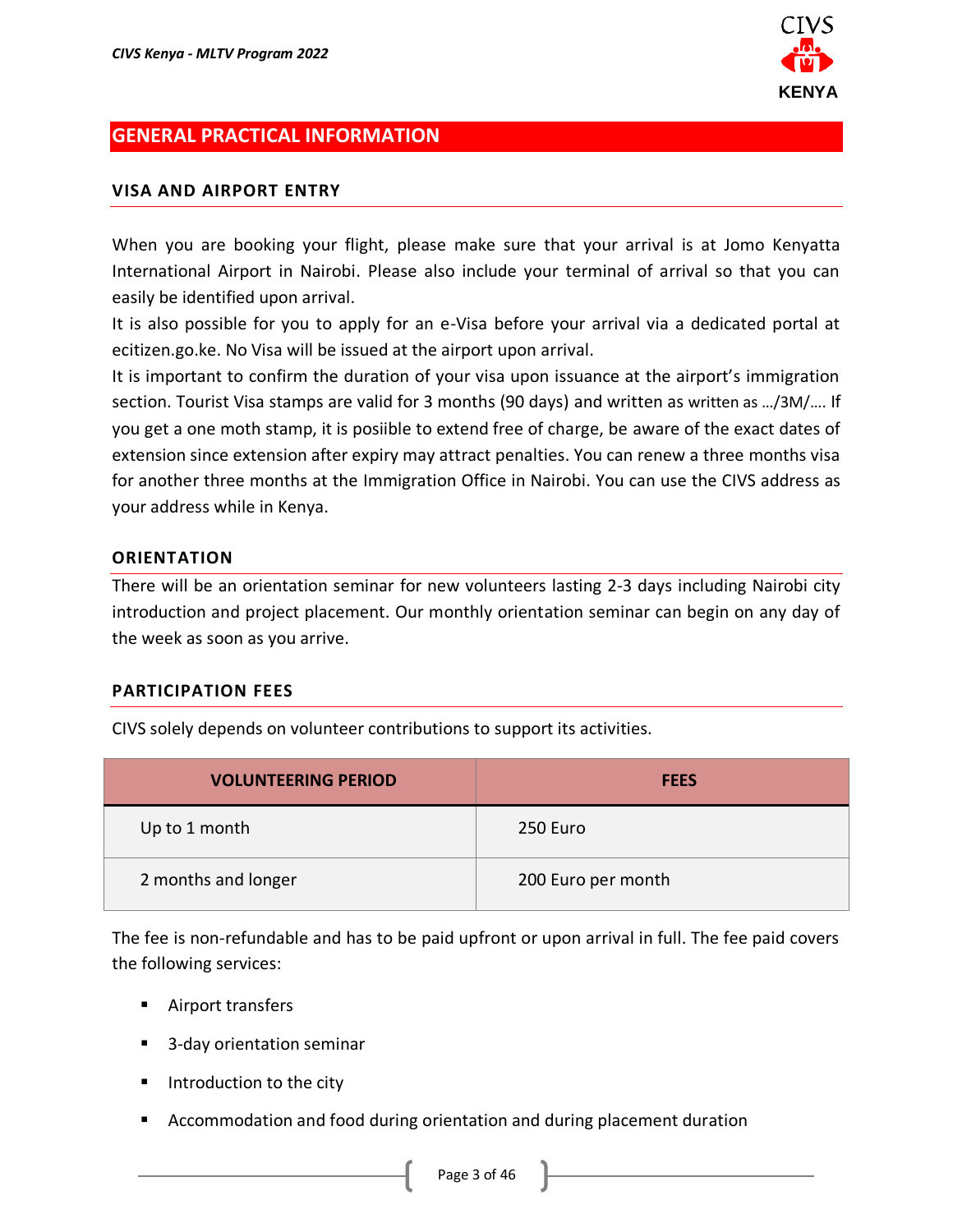

■ Coordination and office support

The following costs are NOT included:

- Cost of drinks like soda, beer, mineral water etc
- Cost of sightseeing
- Visa costs
- Direct donations to the project
- Local travelling including traveling to and from the project

### **TOURS & SAFARI**

CIVS Kenya organizes tours and safaris to spectacular sites of interest in Kenya. Volunteers, who wish to participate, should let us know as soon as possible in order to enable us to make proper arrangements. The fee charged is all-inclusive of meals, transport, park entry fees, accommodation and tour guiding. The cost of a 3 days safari to Maasai Mara National Reserve is 340 Euros.

#### **WHAT TO BRING**

Sleeping bag, sleeping mat and mosquito net are necessary. You can also bring photos of your country, clothes, books, pens, toys etc.

**NB**: More of this information is available in our project info sheets.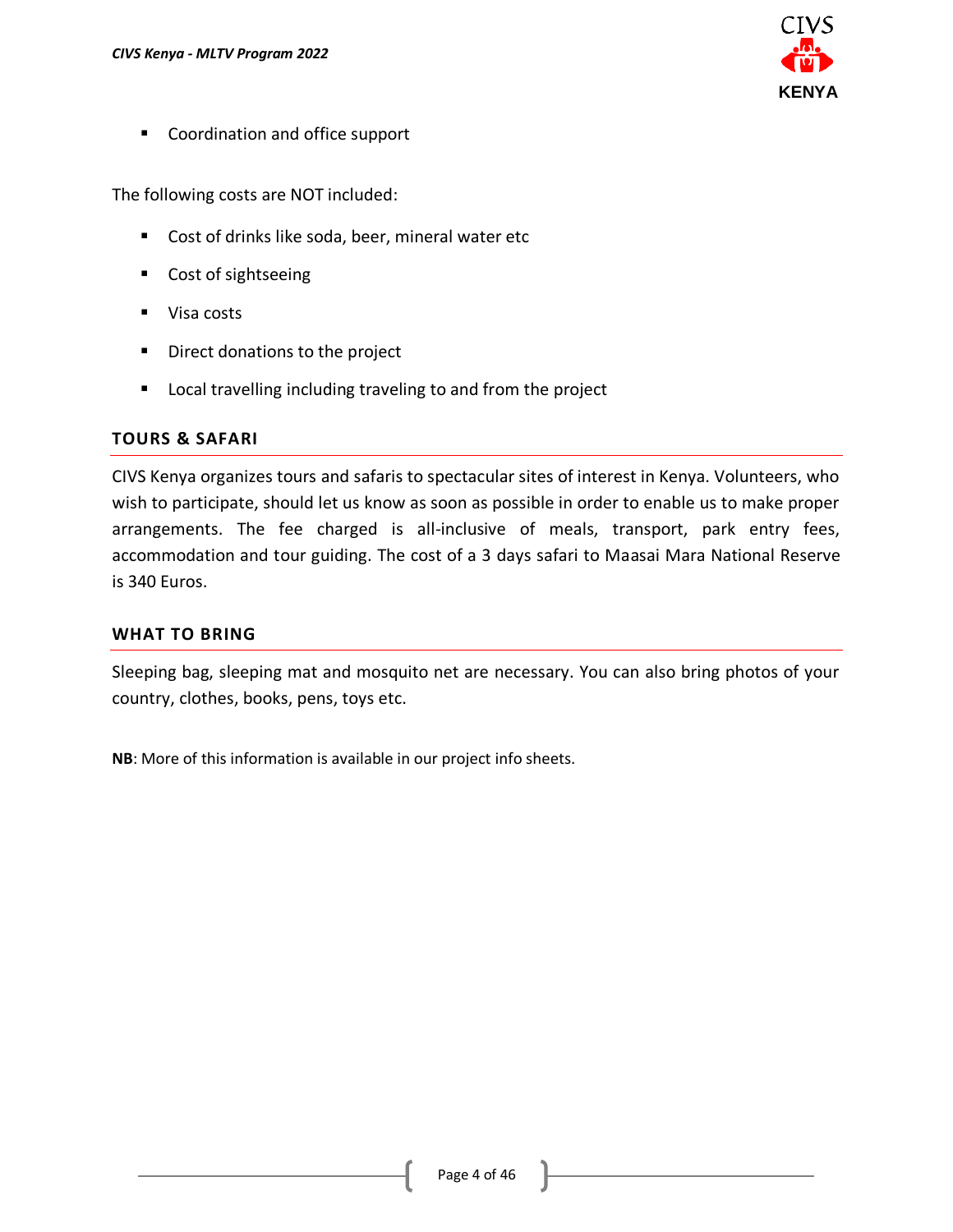

# <span id="page-4-0"></span>**TABLE OF CONTENTS**

| <b>ABOUT CIVS</b>        |                                                                       |  |
|--------------------------|-----------------------------------------------------------------------|--|
| <b>ABOUT KENYA</b>       |                                                                       |  |
|                          |                                                                       |  |
| <b>TABLE OF CONTENTS</b> |                                                                       |  |
|                          |                                                                       |  |
|                          |                                                                       |  |
|                          |                                                                       |  |
|                          |                                                                       |  |
|                          | CIVS/MLTV-05/22: ST. CHARLES LWANGA SECONDARY SCHOOL- KAKAMEGA12      |  |
|                          |                                                                       |  |
|                          |                                                                       |  |
|                          |                                                                       |  |
|                          |                                                                       |  |
|                          |                                                                       |  |
|                          |                                                                       |  |
|                          |                                                                       |  |
|                          |                                                                       |  |
|                          |                                                                       |  |
|                          |                                                                       |  |
|                          |                                                                       |  |
|                          |                                                                       |  |
|                          |                                                                       |  |
|                          | CIVS/MLTV-19/22: HOPE FOR CHILDREN KENYA Error! Bookmark not defined. |  |
|                          |                                                                       |  |
|                          |                                                                       |  |
|                          |                                                                       |  |
|                          |                                                                       |  |
|                          |                                                                       |  |
|                          | CIVS/MLTV-25/22: ST. GONZAGA PRIMARY SCHOOL & RESCUE CENTRE 40        |  |
|                          |                                                                       |  |
|                          |                                                                       |  |
|                          |                                                                       |  |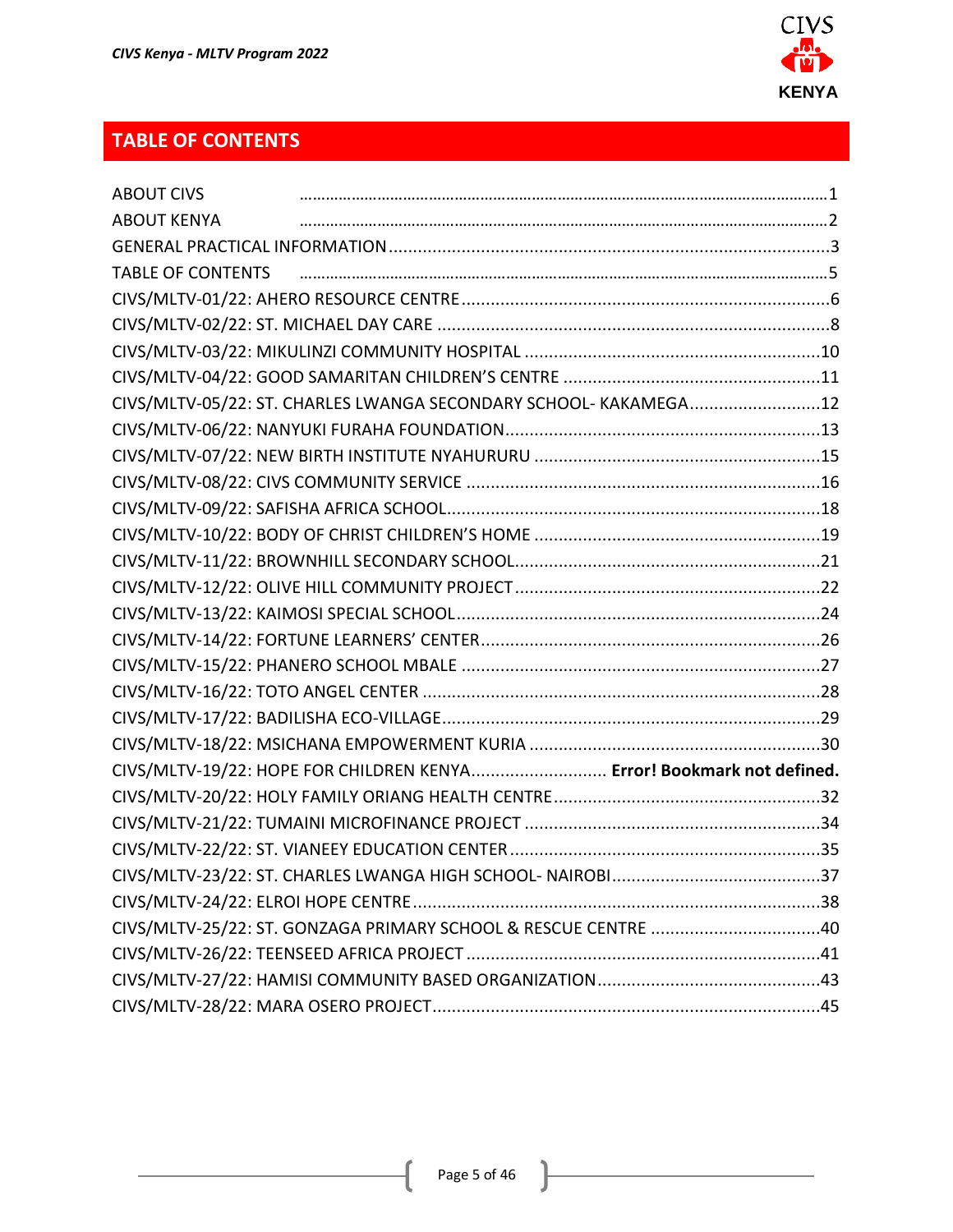

# <span id="page-5-0"></span>**CIVS/MLTV-01/22: AHERO RESOURCE CENTRE**

#### **PROJECT LOCATION**

The project is located at Ahero junction, Kisumu County.

#### **PROJECT DETAILS**

The Ahero Community Resource Center is a project that was initiated by CIVS in collaboration with the local community in 2009 to strengthen the community's capacity to be self-reliant and to improve their living standards. The Centre does this by demonstrating to the community how to use the locally available resources, to generate their own income. The Center has been serving the local community offering capacity building in a number of diverse programs. The programs include:

**Early Childhood Education Program:** The center runs a kindergarten with about 90 children who are either vulnerable, orphans or affected with HIV/AIDS. The children receive free education and meals but in the evening they go home to live with caregivers.

**ICT and Work preparedness training:** The center provides free training in computer skills and work preparedness to the young people to enable them to have an increased ICT access. It also prepares them for the job market by improving their employability.

**The model farm:** This is an agricultural unit which offers practical oriented training on Agri-Business by providing the community with opportunity to learn how to carry out farming operations and share best practices with them. This project encompasses greenhouses, open farm, chicken unit, fish pond, and other animals. The harvest is sold in the local markets and the proceeds used as a source of income that sustains the activities of the center.

**Water and sanitation program:** This project is focused on the treatment of tap water to become clean for drinking by the people in the community. The water is also sold at affordable price as part of the income generating activity in the center. The centre is also equipped with comprehensive rainwater harvesting infrastructure to fully utilize the short and heavy rains in.

**Community microfinance program:** The project started a locally-managed community bank from which groups and individuals can save some money and access financial related services.

**Community advocacy program:** The center has a training and events hall which provides a space for holding open forums for information sharing and discussion by community members on a regular basis. The center has therefore opened up space where the community members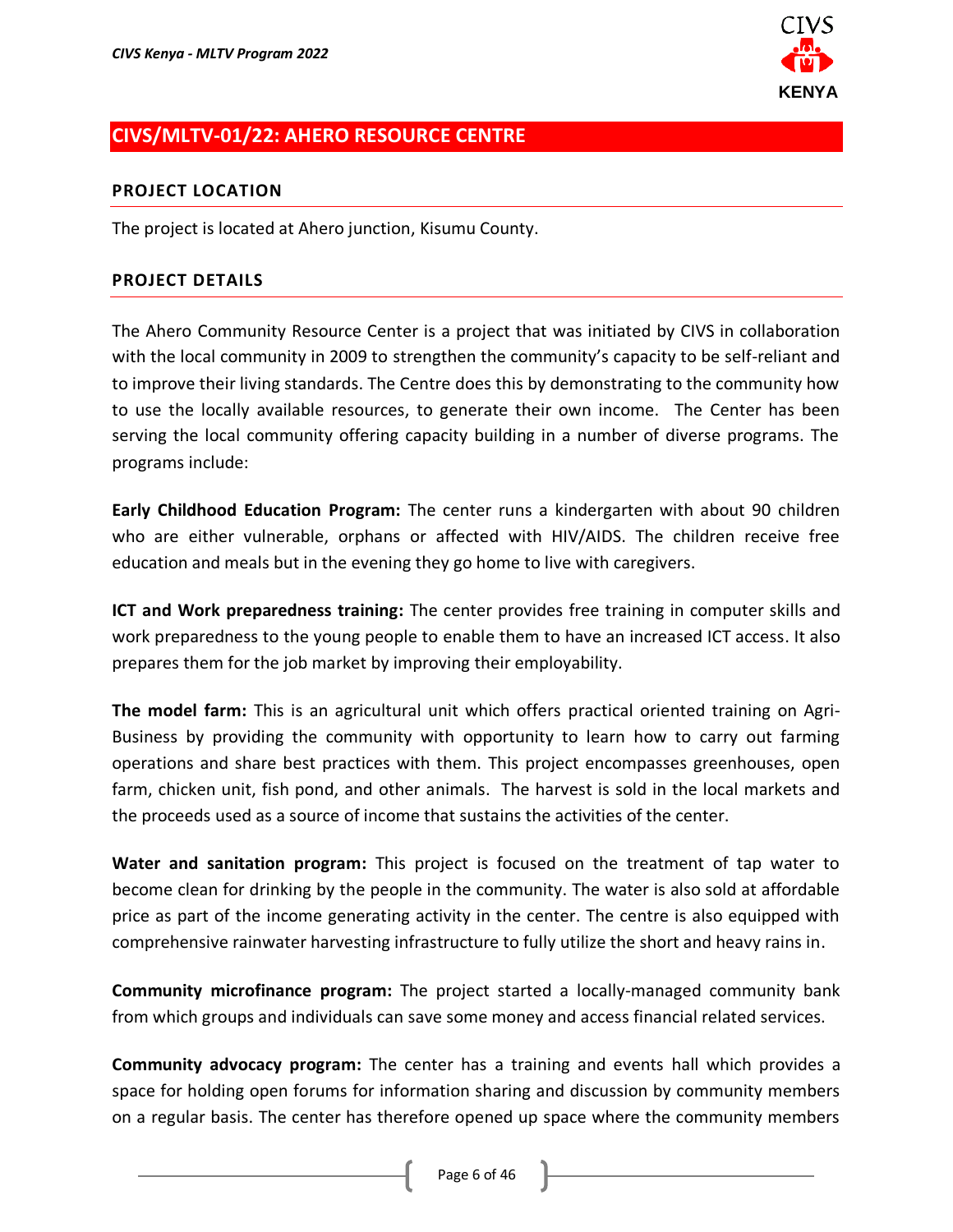

can engage with their leaders; and in turn leaders can share information and community concerns can be raised.

**Feeding Program:** from time to time the center runs a feeding program by offering lunch for a select group of needy children during school lunch break and during exams. This improves the concentration of the children in class and also their body nutrition. This program depends on availability of food and finances.

In addition to these programs, the center has been modified to also provide services to people with disability as a way of promoting inclusivity in the community.

### **VOLUNTEER ACTIVITIES**

- Working in the Model Farm of the center: tilling the land, planting crops, harvesting, weeding and applying manure and watering crops.
- **EXECT** Assisting in teaching of basic subjects such as English, drawing, Creative Arts to children in Learn and Play Daycare at the center and assisting in training of computer and work skills to the young people at the center.
- Organizing games and extra-curricular activities for children as well as playing with them.
- **EXEDENSIM** 1.4 Assisting to feed the domesticated animals: rabbits, chicken, geese, turkey
- Assisting to clean the sheds for the domestic animals
- **•** Assisting the youth in the project through designing and making customized backrests, pillowcases, window curtains, and doormats for sale to generate income for them.
- Promotion of the centers agricultural activities in the community through personal selling of the products at the local market.
- Supporting fundraising for the programs and promotion of the Center and its activities.
- Assisting in maintenance activities at the center: collecting litters, landscaping, construction repairs, cleaning the halls, slashing the weeds, painting the walls, repair connecting water pipes in the greenhouse, making a garbage disposal point.
- **EXECT** Assisting the facilitator in training computer and work skills at the disability project.

### **ACCOMMODATION AND FOOD**

The volunteer will stay in a volunteers' house in the project site. There will be a cook throughout to prepare the local meals.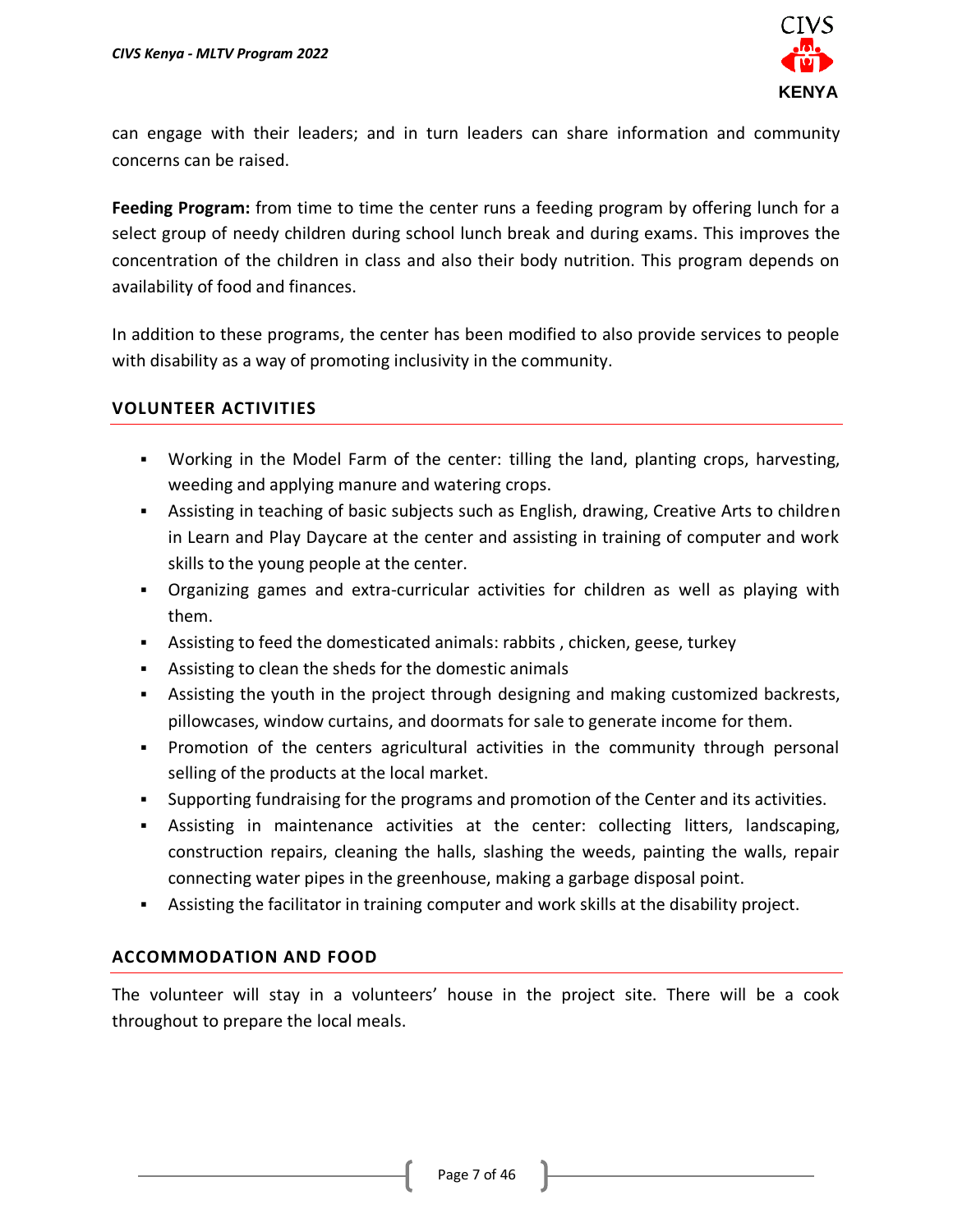

# <span id="page-7-0"></span>**CIVS/MLTV-02/22: ST. MICHAEL DAY CARE**

#### **PROJECT LOCATION**

This project is located in Msambweni, Diani, Kwale County

#### **PROJECT DETAILS**

The project was established in 2013 to take care of the pre-school aged children within Diani area and its environs. Many of the parents find themselves away from the area the entire day in the quest for food, water and work and are not able to afford to pay house helps to take care of their children. The day care takes care of children whose parents have low-income jobs or are unemployed is mostly women with semi-permanent jobs using the day care. While they go looking for work, St Michael's Day Care Centre provides a safe place for the small children by providing meals and basic education. The project also seeks to respond to the needs of girls who have been abandoned and do not have a place to call home. The founder takes care of these girls whose age ranges from 7 to 14 years. The girls also go to nearby schools within the community to get access to basic education. Since the target group is quite poor and due to the scarcity of foodstuffs, many of the children of the center find their only meal of the day here-kindly keep in mind that interaction with most kids from the community is limited as a measure to control Covid 19.

#### **VOLUNTEER ACTIVITIES**

#### **At the Centre:**

- Assisting in the preparation of meals, serving and feeding of the children, Cleaning the utensils, ensuring the center is clean and the hygiene of the kids is considered
- Assisting the 4/15 day schooling children with their homework(The rest are boarding)
- Developing and facilitating age appropriate sports activities for the kids for leisure
- Developing and facilitating extra-curricular activities such as drawing, arts and crafts, music and dance to help the children discover and promote their talent

#### **At the nearby school:**

- Assist in planning for children activities and facilitating games activities.
- Coordinate with teacher in charge to assist in teaching subjects such as English, Mathematics, Arts, Music and environmental science.
- Assist in planning for Hygiene and environment days at school and to conduct school weekly general cleaning which include: landscaping, slashing of weeds, planting and watering trees, collecting, disposing and burning garbage etc.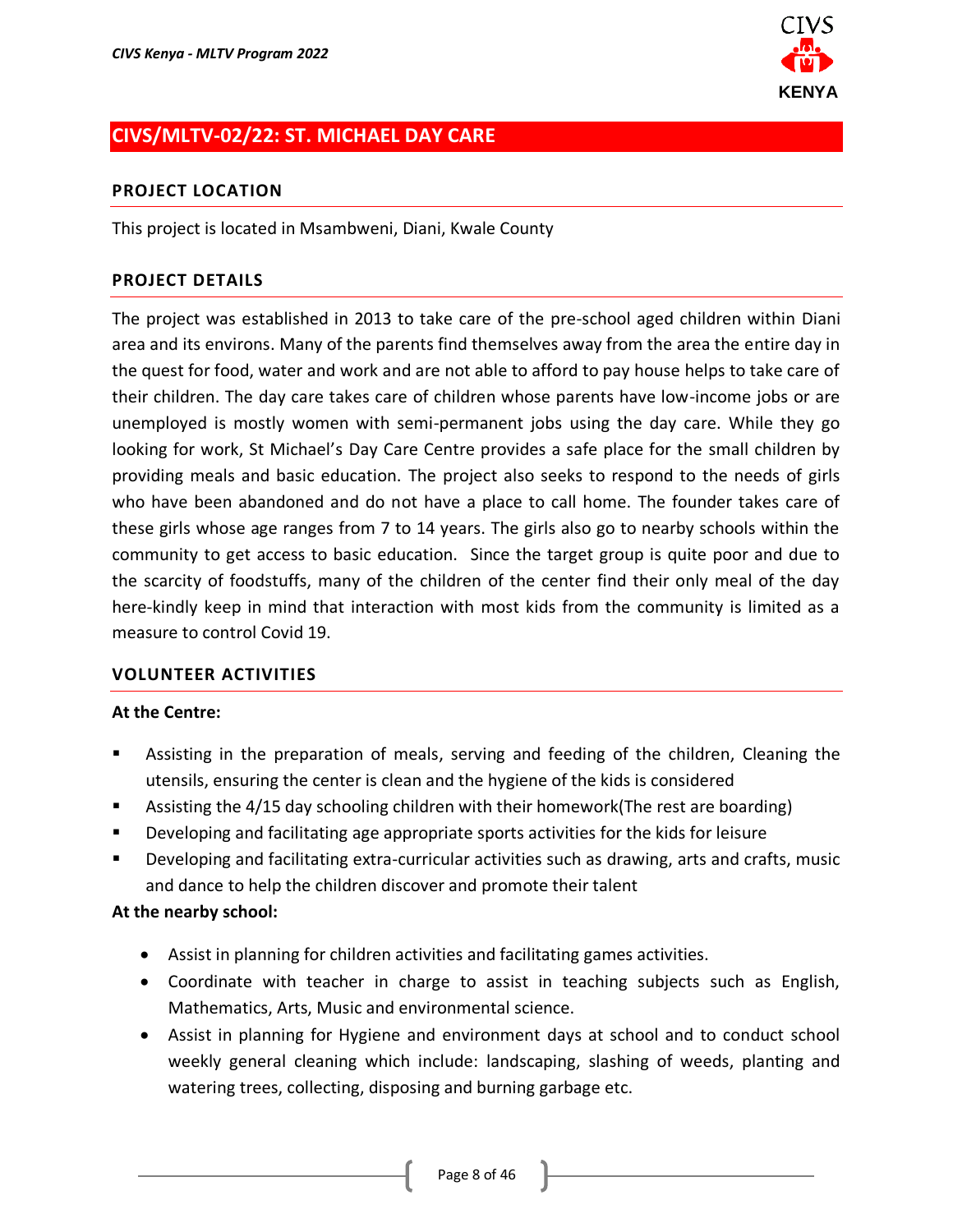

### **ACCOMMODATION AND FOOD**

The volunteer will stay in a host family within the project site. The host family will provide meals.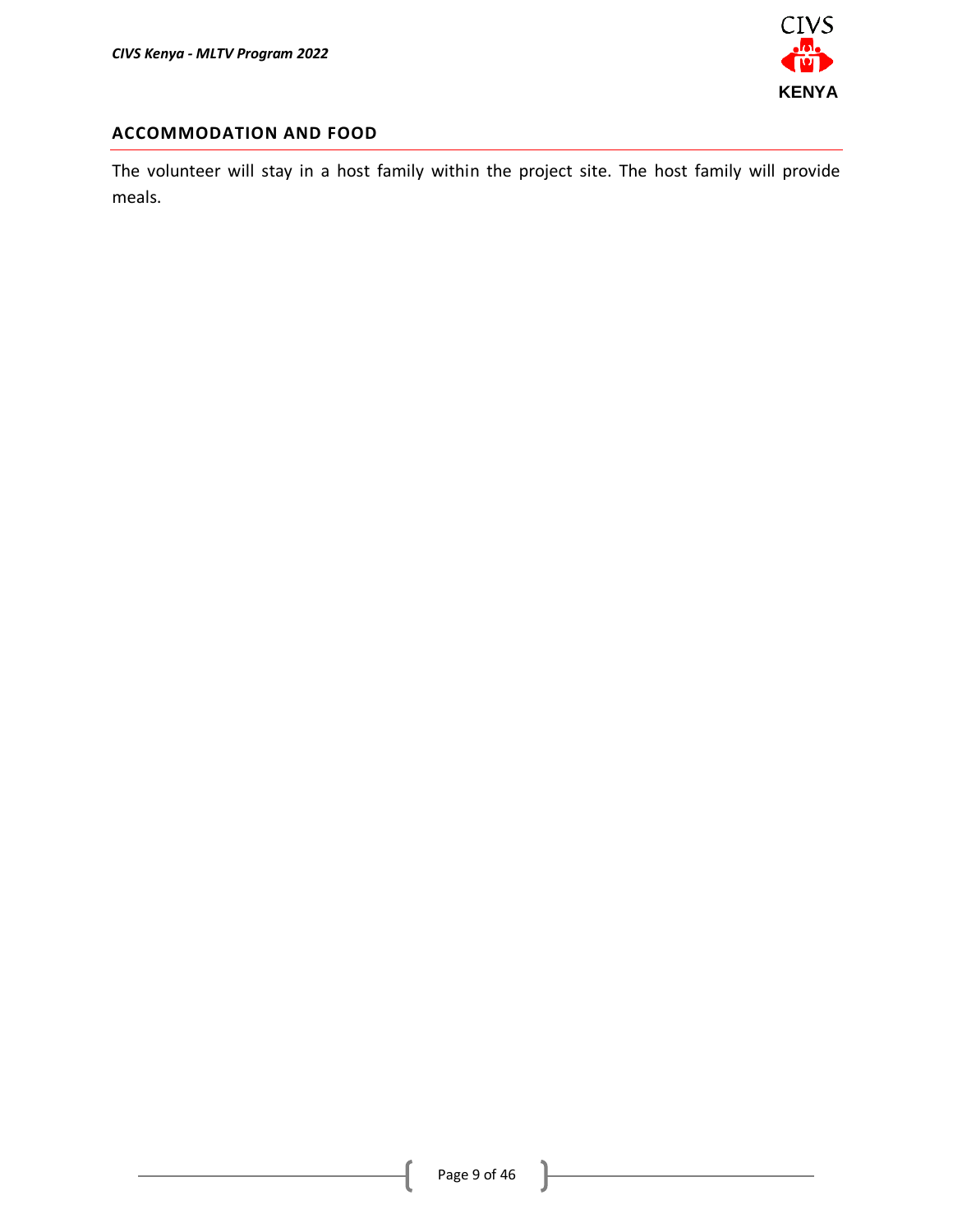

# <span id="page-9-0"></span>**CIVS/MLTV-03/22: MIKULINZI COMMUNITY HOSPITAL**

#### **PROJECT LOCATION**

The project is located at Nairobi East, Mowlem estate, Nairobi County

#### **PROJECT DETAILS**

Mikulinzi Community Hospital is a private community health facility that established by Kenyan Doctor and later approved to operate from 2014 and Kenya Medical Practitioners and the Dentist Board registered the facility. The nursing home has been providing care and treatment to the people in the poor community of Mowlem, Saika and Dandora estates and its environs.

The facility offers services including outpatient, inpatient, laboratory, minor surgeries, pharmacy, antenatal and child welfare clinic services. It serves an average of 20 patients per day. The facility has a total of 30 inpatient beds and 2-day care observation beds with labor ward that caters for maternity services. Most of the people served by the nursing home live below poverty level and therefore the facility has been of great help to the community as it provides health care services at a subsidized cost.

With the availability of funds, the hospital expects to establish a theatre, radiology, ambulance and dental services.

#### **VOLUNTEER ACTIVITIES**

- Assisting with coordinating hospital routines and taking care of patients
- Assisting with taking patients samples, pulses and temperature information
- **•** Preparing and updating of records in the hospital
- Providing advices and emotional support to patients
- Assisting the medical staff in the nursing home

#### **ACCOMMODATION AND FOOD**

The volunteers will be accommodated in a host family that is about 20 minutes drive from the project. The host family will provide food (breakfast and dinner) and lunch will be provided at the project.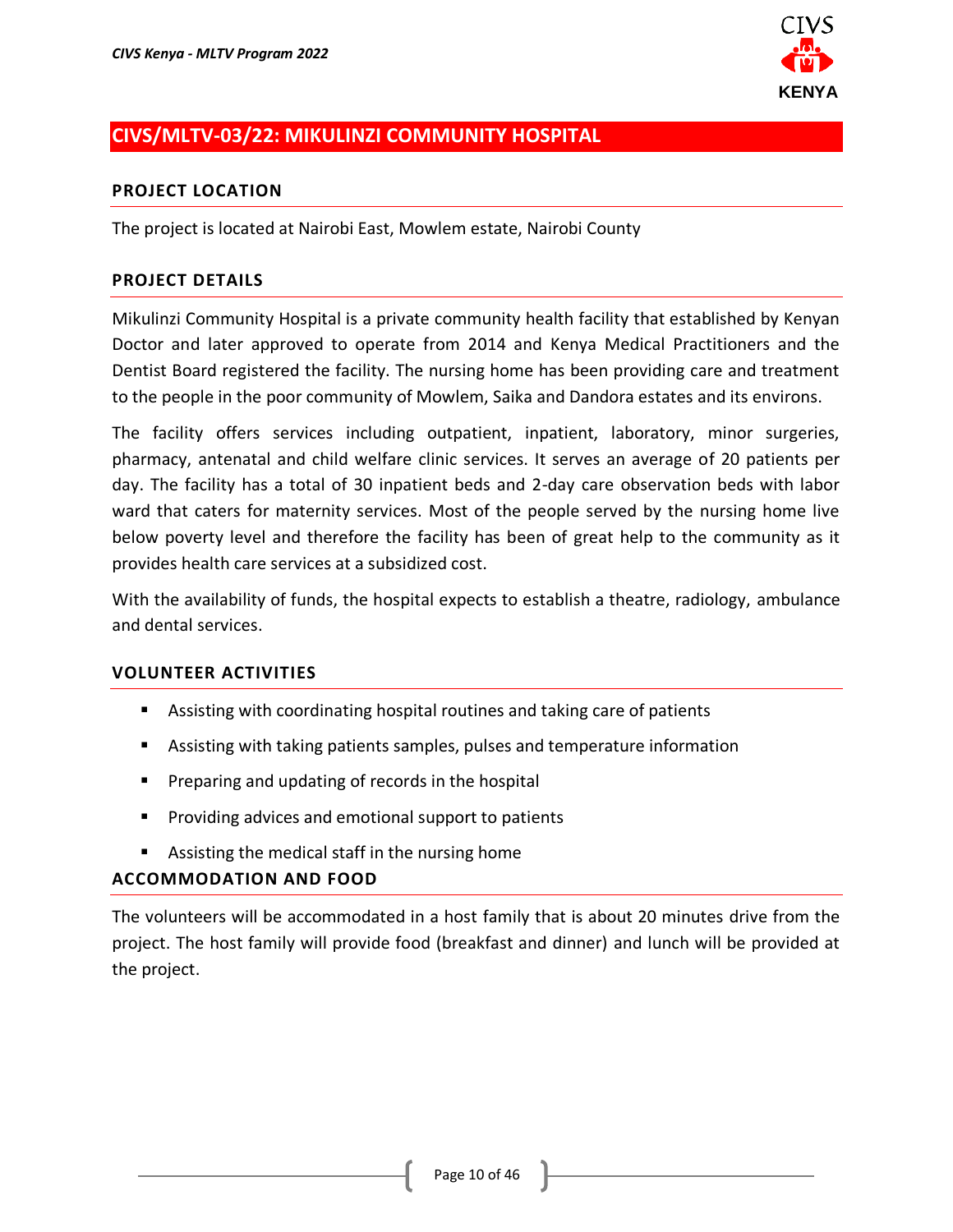

# <span id="page-10-0"></span>**CIVS/MLTV-04/22: GOOD SAMARITAN CHILDREN'S CENTRE**

#### **PROJECT LOCATION**

The project is located in Kayole, Nairobi County.

#### **PROJECT DETAILS**

Good Samaritan Children's Center comprises of a Primary School and an orphanage. The school is community-based and was established in the year 2004 in response to the needs of the orphans and vulnerable children in Kayole. The school is available for volunteer but the orphanage is currently not available for volunteers. Good Samaritan Children Centre started with two children who had been abandoned by their parents. They were then rescued by the area district officials, and brought to the founder's house who resides around Soweto slums. It hosts around 63 children both boys and girls.

The children have been orphaned for various reasons, although majority are due to the HIV epidemic, poverty and unwanted pregnancies. The children's circumstances and histories are as different as their personalities, but now they have the optimism and opportunity for a more positive future. The dedicated caregivers at the project are working hard to provide the basics of life such as shelter, security and food. However, they are acutely aware that it is education, which can break the cycle of poverty.

The teachers and caregivers at the school are dedicated and loving, doing the best they can with the little resources they have. At the very least, they are providing these children with a stable family environment. They school runs from preschool to grade 8. The children are between the ages of 3 years to 13 years and are all attending formal education. The children have been incorporated with those who are able to pay school fees in order to promote inclusivity. It is important to note that the Children's Home unit is not accepting volunteers at the moment due to Covid-19 restrictions from the Ministry Of Health in Kenya. However, the school section project is open to volunteers who will be engaged in teaching activities

### **VOLUNTEER ACTIVITIES**

- Assisting with teaching of subjects such as English, Mathematics, Creative Arts, Science and Social Studies subjects
- Providing of guidance and counseling services to the children
- Playing with the children and organizing of extra-curricular activities and games

#### **ACCOMMODATION AND FOOD**

The volunteer will live in a host family that is about 30 minutes' drive to the project site. The host family will provide breakfast and dinner and volunteers will get lunch at the project.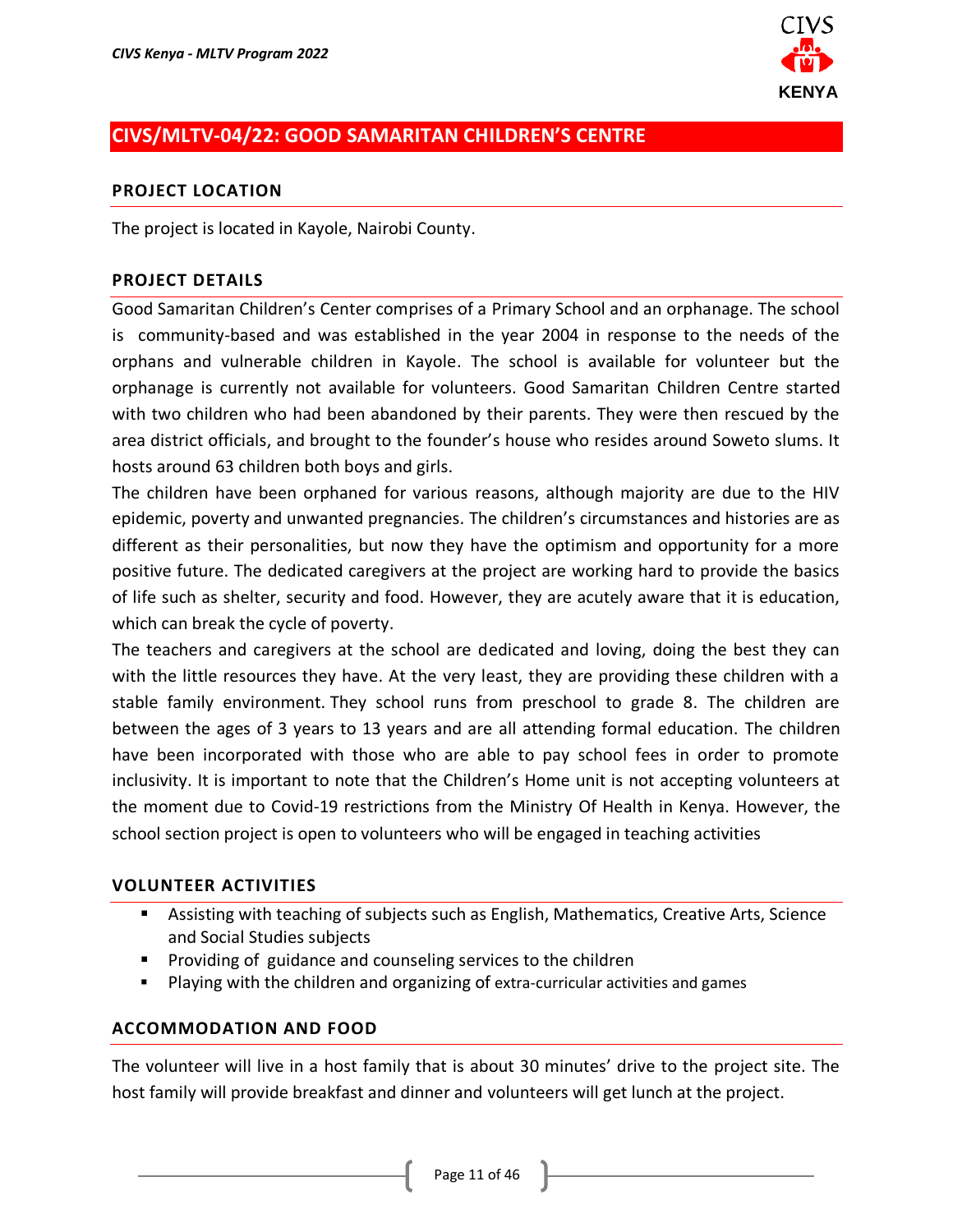

# <span id="page-11-0"></span>**CIVS/MLTV-05/22: ST. CHARLES LWANGA SECONDARY SCHOOL- KAKAMEGA**

#### **LOCATION**

The project is located in Mukumu, Kakamega County.

#### **PROJECT DETAILS**

The Catholic Brothers of St. Charles Lwanga founded St. Charles Lwanga Secondary School & Child Support Centre in 1970. The Brothers main mission was to address the needs of Orphans and vulnerable Children in Kenya through providing them with basic needs such as offering quality education, accommodation, shelter and health care. The school also helps the vulnerable and street children get access to quality education and become reliable members of the society. It also provides psychosocial support to the students and their parents as well as enabling the students to realize their talents through games, sports and music.

The school has a population of 360 students and 24 teaching staff. It has eight streams of about 45 students per class. The school draws its strength from the spiritual formation of students, parents and guardians, which supports the students to perform very highly due to the strong discipline levels. The school is located in a serene environment that is conducive for learning. It has produced very high-ranking individuals in the society that include; doctors, politicians, businesspersons, Administrative security officers and other prominent persons in the country.

#### **VOLUNTEER ACTIVITIES**

- **E** Assisting in teaching of various subjects such as Mathematics, Sciences, Languages and Computer lessons
- Helping to to organize debates and symposiums
- Helping to teach life skills
- Organizing extra-curricular activities such as sports, games and music
- Provision of guiding and counseling services to the students

#### **ACCOMMODATION AND FOOD**

The volunteers will be accommodated at the project site where they will have their own rooms and will get basic meals i.e. breakfast, lunch and dinner.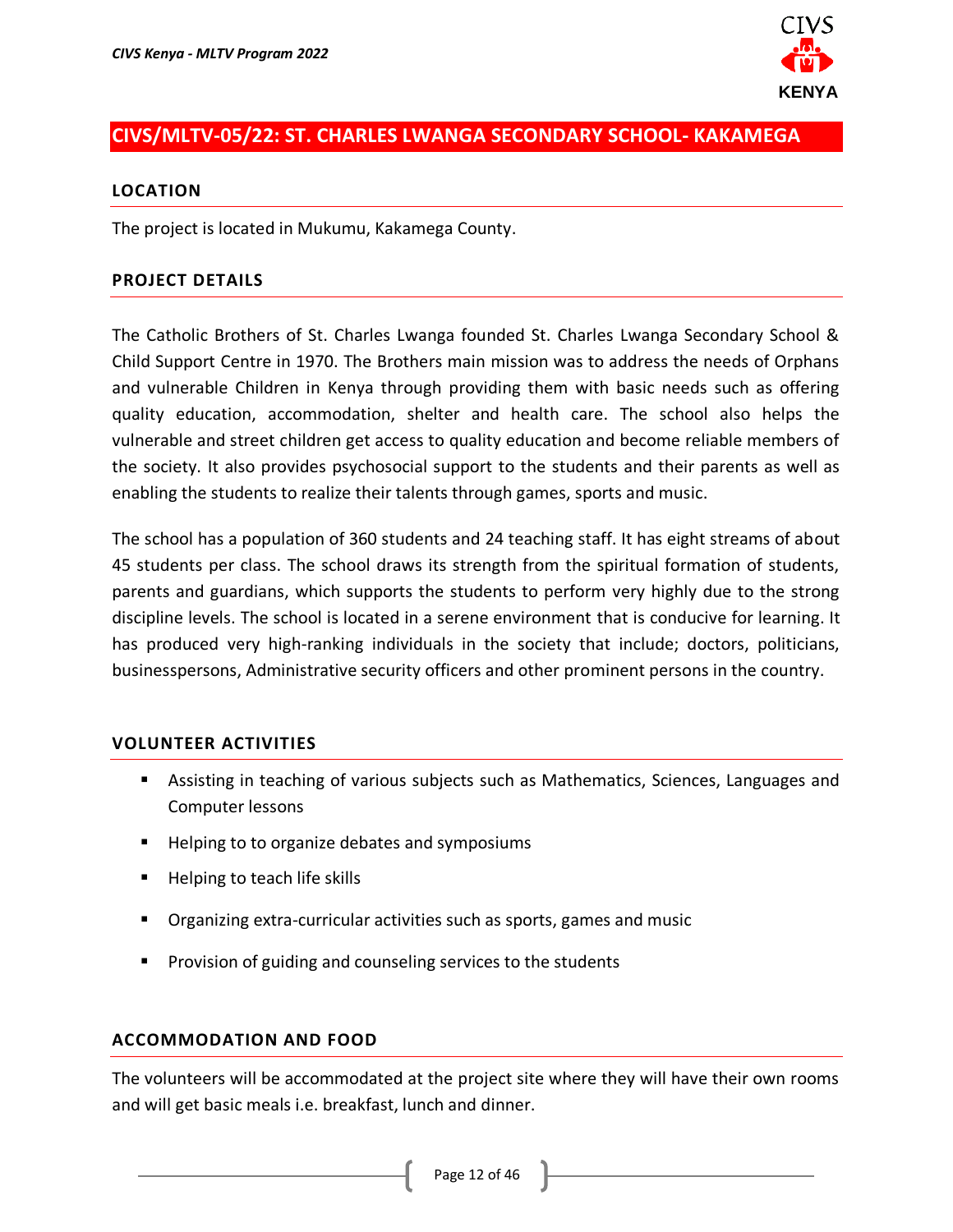

# <span id="page-12-0"></span>**CIVS/MLTV-06/22: NANYUKI FURAHA FOUNDATION**

### **PROJECT LOCATION**

The project is located along Nanyuki-Marura Road in Nanyuki Town, Laikipia County of Kenya.

### **PROJECT DETAILS**

Nanyuki Furaha foundation is a charitable children home that was started in 2014 by an Italian volunteer to Kenya in collaboration with the local community. The project was started to address the growing problems experienced by street children and it is a registered Non-Governmental Organization in Kenya.

The project provides accommodation, food, clothing and education to about 50 children of between the age 2 years and 14 years. In addition, the institution also supports other 14 children at their homes after they were reintegrated to their families and the community. In the project, the children comprise of orphans, under privileged and street children. The problem of orphans / street children is acute due to urbanization, commerce and foreigners in the town whome they beg from. Due HIV/AIDS deaths, re-marriage of deserted / widowed / divorced women, absence of love and security in the families and family disputes, the children are left without care and support. These children are therefore involved in drug abuse, participate in anti-social behaviours and criminal activities. The project strives to mainstreame such children in the national building by providing care, support and protection.

- Assisting in cleaning and care services at the home
- Assisting in mentoring and rehabilitation of the children
- Assisting in teaching at the schools where children go to
- Offering health and sanitation related information to the children
- Assisting in preparation of meals and feeding
- Assisting in clothing the children
- Developing and delivering age appropriate life skills sports and recreational activities
- Assisting in Counselling
- Other useful activities that the volunteer may think of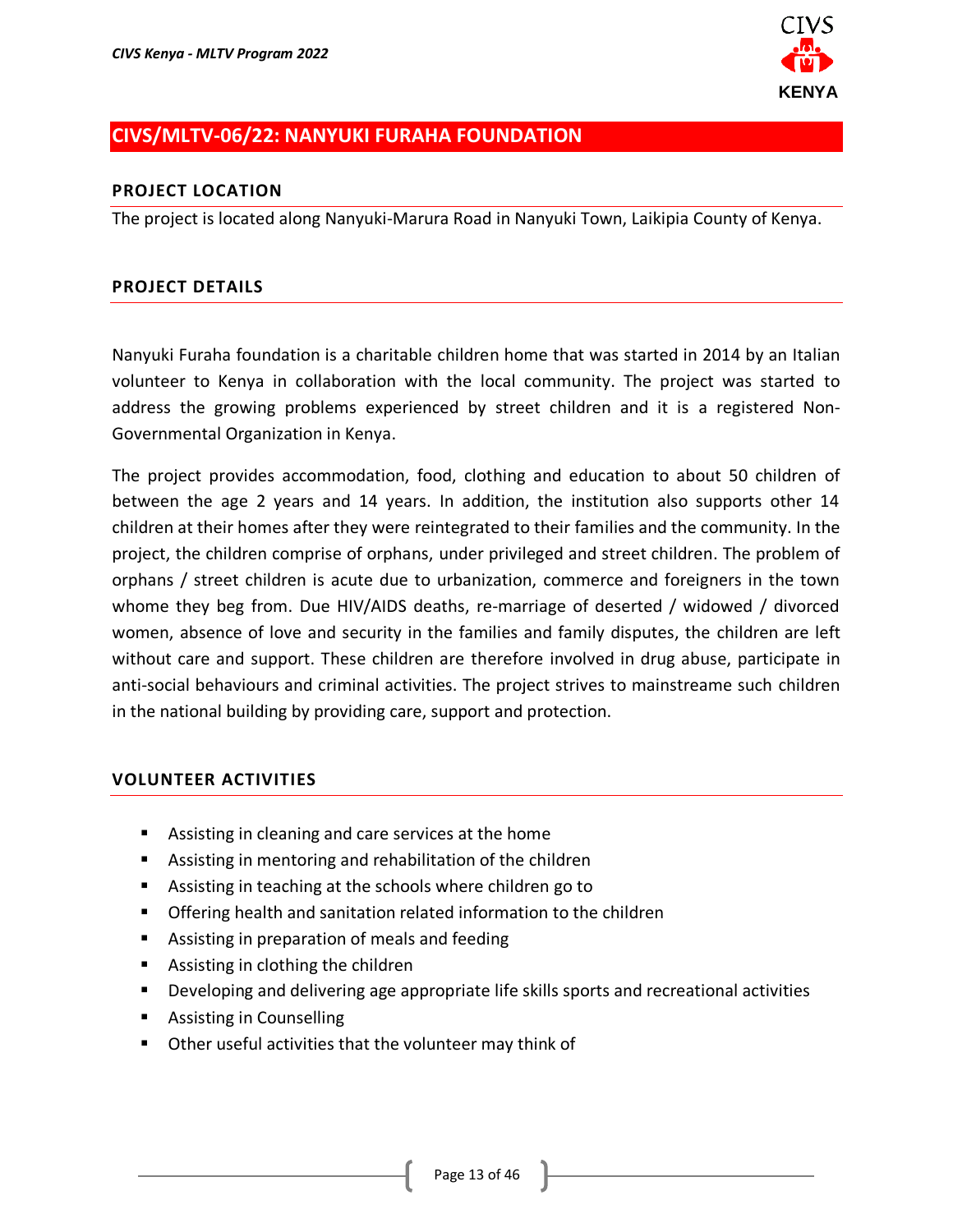

### **ACCOMMODATION AND FOOD**

Our volunteer will be accommodated in a host family. The volunteer will be required to bring with him/ her a sleeping bag. If volunteers are two and of the same gender then they will share a room. Kindly pay attention to the things you should bring to make your accommodation more comfortable.

Food (breakfast, lunch and dinner) will be provided throughout the project duration. Only locally available foodstuffs are used for cooking.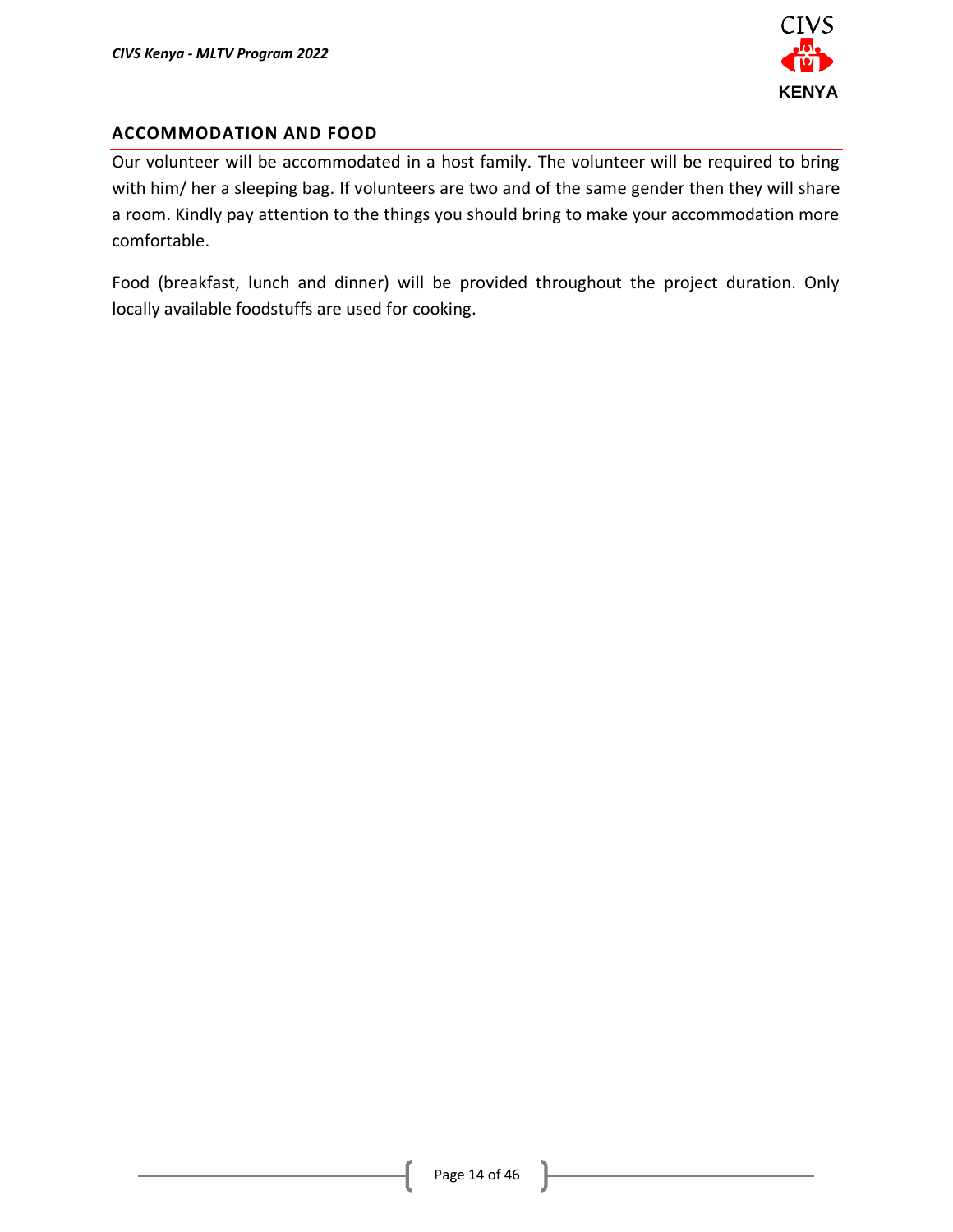

# <span id="page-14-0"></span>**CIVS/MLTV-07/22: NEW BIRTH INSTITUTE NYAHURURU**

#### **PROJECT LOCATION**

The project is located in Nyahururu Town, Laikipia County.

#### **PROJECT DETAILS**

New Birth Institute is a vocational training center that was established in the year 2017 with a mandate to impact youths with employment and entrepreneurship skills and supporting their linkages to employment and business start-up opportunities. The program runs under the Kenyan context of high youth unemployment and targets vulnerable youth between the ages of 18-35 years. This would mean those youths that in one way or another faced difficulties in continuing with their tertiary education after high school. The main activities of the project include mobilization of potential students, induction, classroom training in computer skills, entrepreneurship and hospitality and organizing internship placements for students. The institution has so far managed to train 300 young people, out of which 140 are running small businesses. The project is interested to have volunteers who have skills and knowledge in experience in Hotel / hospitality management, computer training entrepreneurship. The project has computers, oven, cutleries, plates, full setups.

### **VOLUNTEER ACTIVITIES**

- Assisting in training of computer classes
- Assisting in training hospitality and hotel management
- Assisting in offering training in entrepreneurship and related skills
- Providing links to institutions abroad that can offer any kind of support to students and the project
- Promotion of project activities through marketing on social media

#### **ACCOMMODATION AND FOOD**

The volunteer will be accommodated in a hostel room in the project where meals will be provided.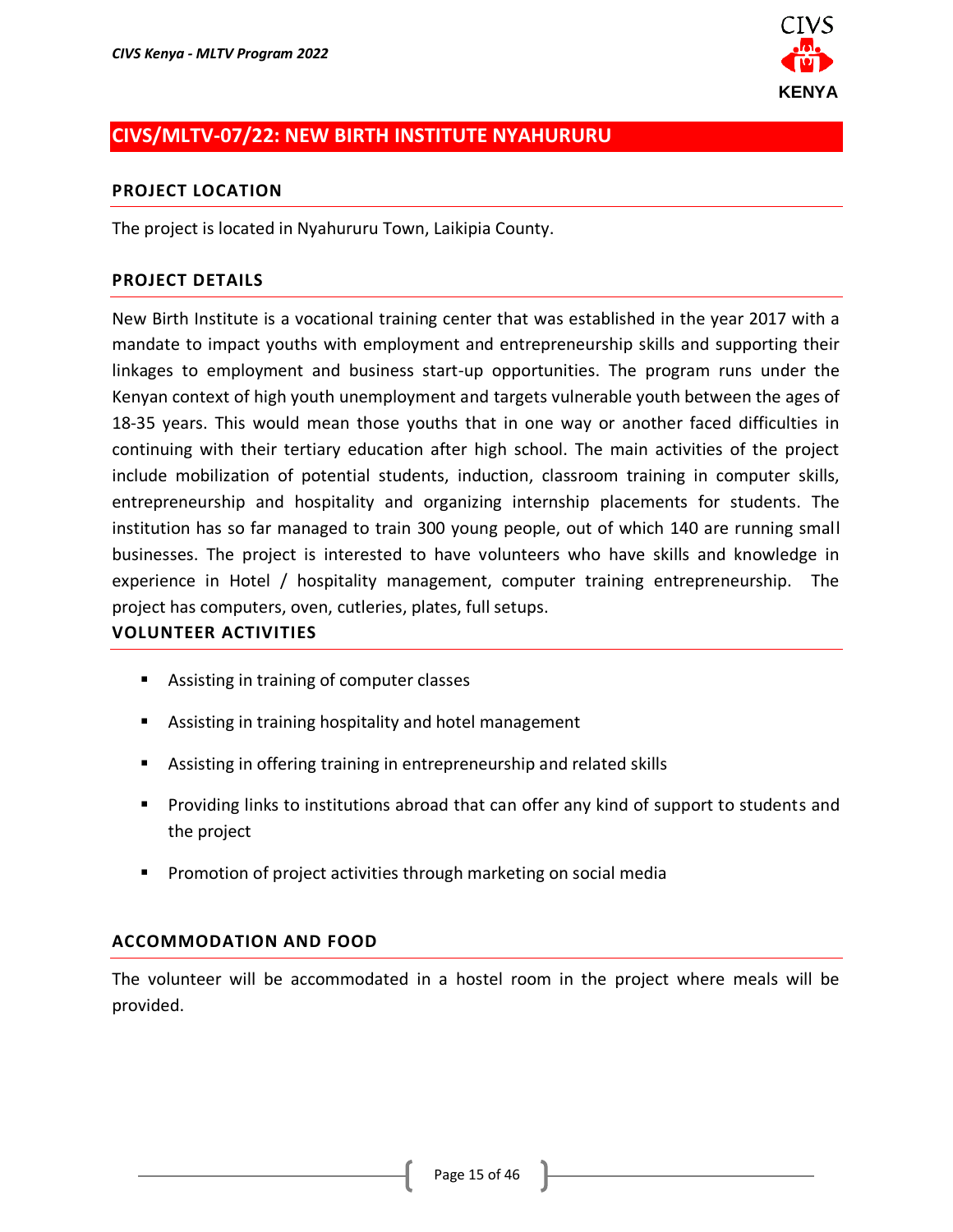

# <span id="page-15-0"></span>**CIVS/MLTV-08/22: CIVS COMMUNITY SERVICE**

#### **LOCATION**

The CIVS Office is located in Buruburu estate, Nairobi County.

#### **PROJECT DETAILS**

CIVS Kenya is a community development Organization organization that works with communities in the marginalized and poverty-stricken rural areas of Kenya. We do this with the main objective of contributing towards the socio-economic empowerment of disadvantaged communities and to foster harmonious relations among people of different backgrounds with innovative and customized high quality services. We believe that people should retain the responsibility for their own development while CIVS supports, guides and mentors their efforts with innovative and customized high quality services. We are looking for volunteers to support our head office in Nairobi. Depending on your skills and area of interest, you can help us to improve our work.

- 1. Website Design:
	- Analyzing the current CIVS Kenya website for areas of improvement & benchmarking it with competitors
	- Making suggestions on website improvement
- 2. Social Media Marketing:
	- Monitoring & analyzing the current activities of CIVS Kenya on social media platforms and bench marking them with main competitors
	- Making suggestions for improvements for social media appearance & interactions
	- **■** Implement on agreed improvements
- 3. Assisting in prospecting of new partner organizations abroad
- 4. Assisting in identifying areas of improvement and suggesting strategic solutions to such areas.
- 5. Assisting in orientation of new volunteers
- 6. Assisting with general office and tasks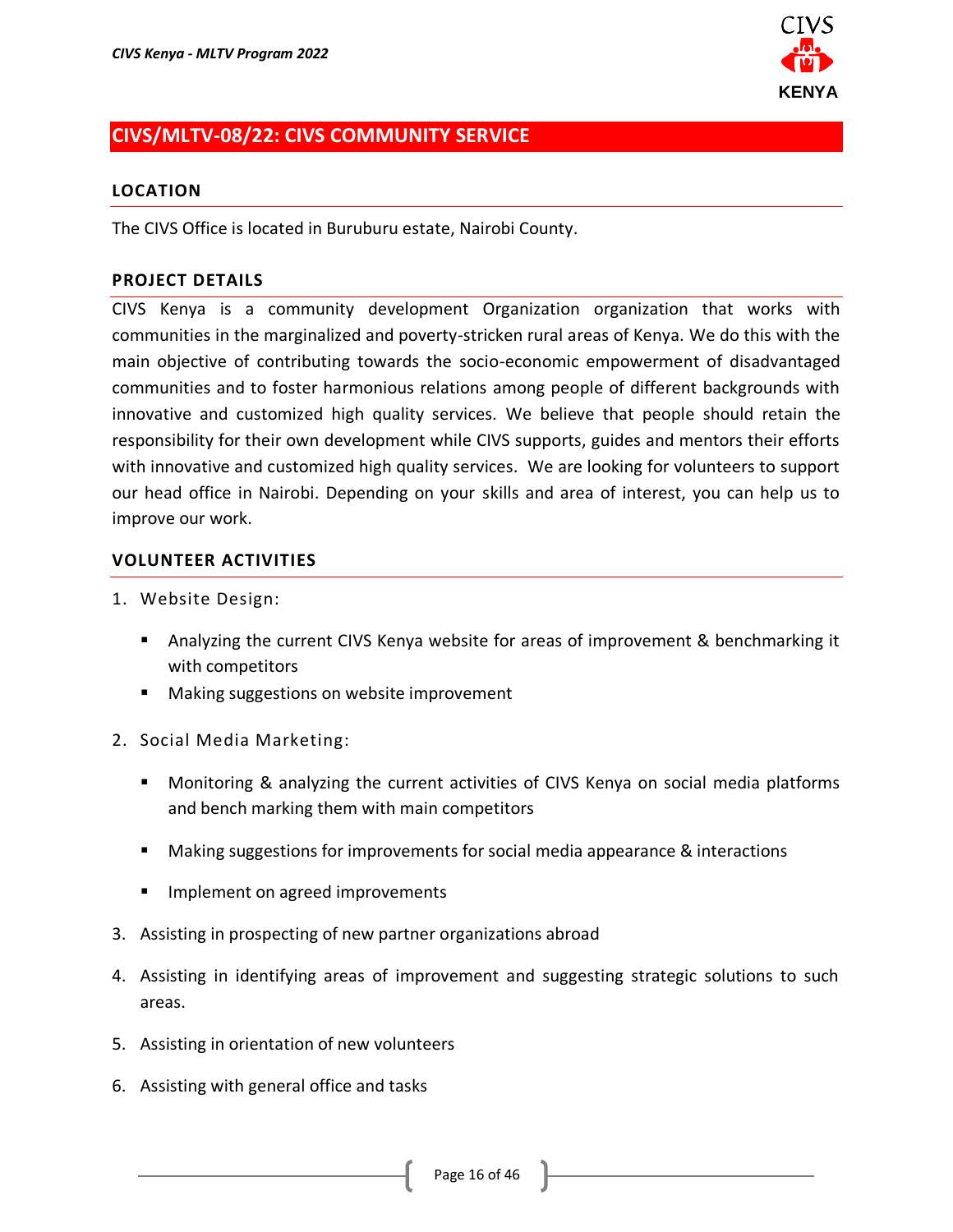

7. Visiting projects and collecting relevant information for the office

### **ACCOMMODATION AND FOOD**

The volunteer will live in a host family near the office where they will get breakfast and dinner. The office will provide tea and a snack during the day. Travelling to projects and fieldwork will require use of a public bus and the volunteer is required to cover his/her own travel costs.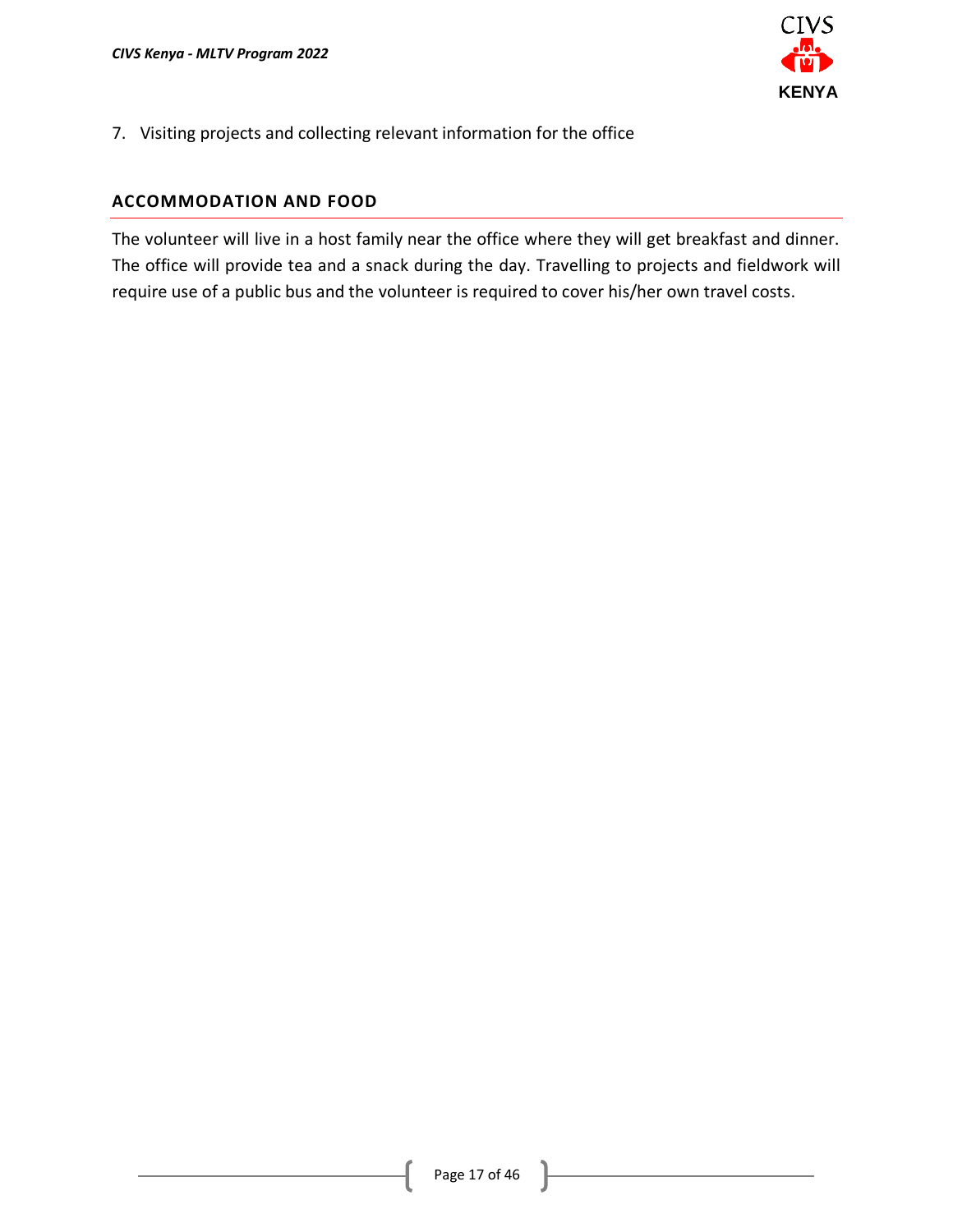

# <span id="page-17-0"></span>**CIVS/MLTV-09/22: SAFISHA AFRICA SCHOOL**

#### **LOCATION**

The project is located in Mowlem, Embakasi North, Nairobi County.

### **PROJECT DETAILS**

Safisha Africa School is a junior school that was established in 2010 by a retired teacher. It focuses on providing education to the poor and vulnerable children around Mowlem estate in Nairobi's Eastlands area. The school is dedicated to providing free lunch, books, access to medical care, school shoes and uniforms to the children who are either orphans or come from poor families and backgrounds. However some children who are able pay something for school fees are allowed to do so. The school runs from baby class to grade 6 and has a total of 250 children majority being girls. The children are from the age of 3 years to 13 years old with a staff comprising of 4 teachers hence the need of assistance from volunteers. All the children have been trained to speak English fluently hence easy to interact with anyone who visits them. Since its establishment, about 4,000 children have benefited from the school program. The school is also involved in feeding program, street children rescue and empowerment of young girls from the slums in Eastlands regions of Nairobi County.

#### **VOLUNTEER ACTIVITIES**

- Assisting teachers in writing lessons on the blackboard for the children
- Assisting in teaching children to write and pronounce words
- Assisting children in counting numbers for basic mathematics
- Playing and organizing games and sports with the children
- Telling of typical stories of different countries to the children so as to motivate them
- Teaching young teenage girls about personal sanitation and health

### **ACCOMMODATION AND FOOD**

The volunteers will be accommodated in Sosian and Buruburu estates, which are about 15 and 30 minutes' drive respectively to the project. Volunteers staying in Buruburu estate will use public bus to and from the project while volunteers staying at Sosian will use public bus or be transported to the project by the host family. The host family will provide food (breakfast and dinner) while lunch will be provided at the project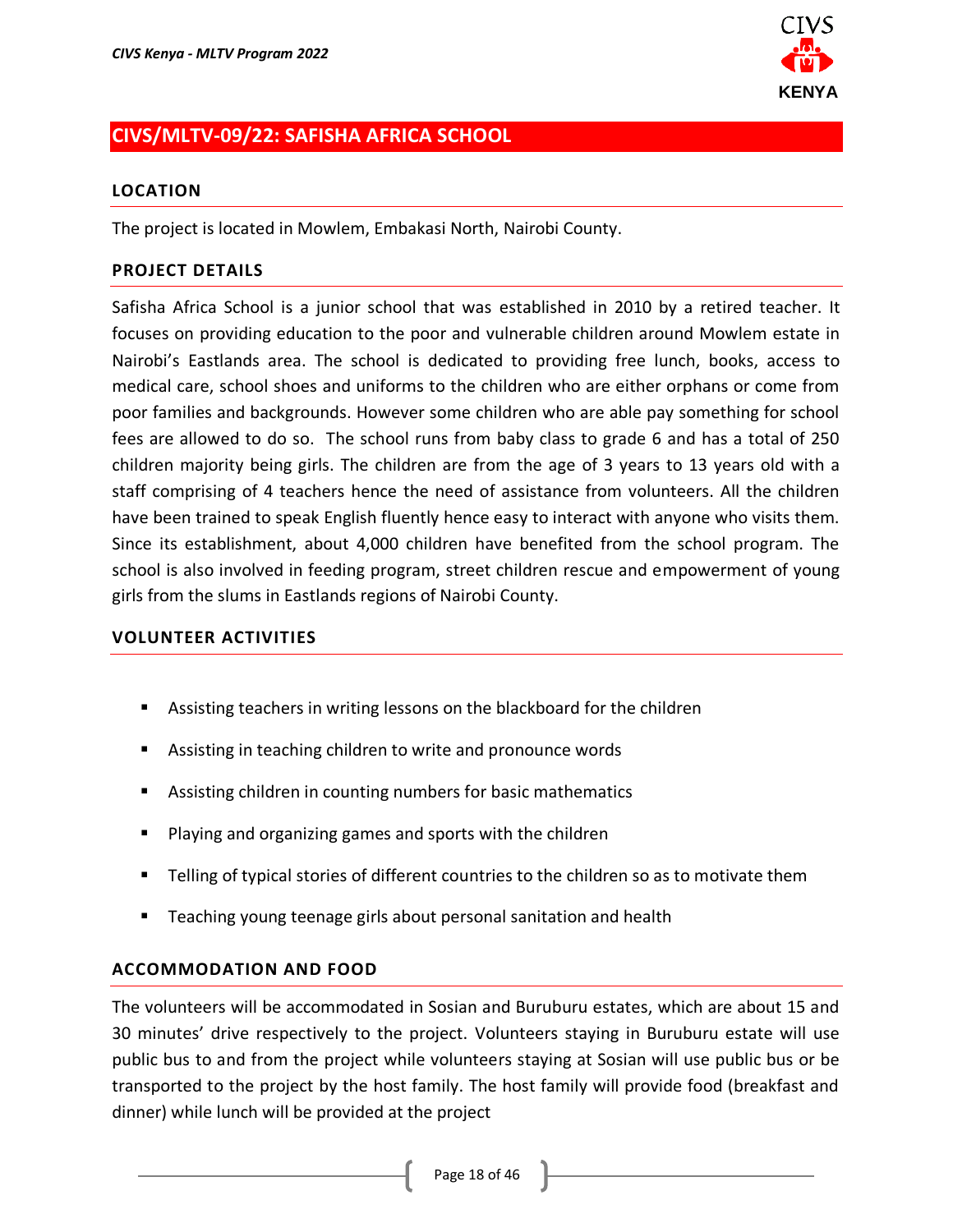

# <span id="page-18-0"></span>**CIVS/MLTV-10/22: BODY OF CHRIST CHILDREN'S HOME**

#### **PROJECT LOCATION**

The project is located in Mutarakwa, Limuru, Kiambu County.

#### **PROJECT DETAILS**

Body of Christ Children's Home was established in the year 2005 by a former government staff who always had a dream of starting a humanitarian center for the needy, poor, less fortunate and vulnerable children in society. She got a house, which was not in use, rented, furnished and started taking care of the vulnerable children. The number kept growing until she realized that feeding children alone was not enough. She then started an Early Childhood Development School within the center where children could get basic needs such as education, food and shelter.

The project, therefore, has children home 164 children. Those who permanently reside in the home are 50 children while those who attend day activities like learning, daycare and feeding are 125. The Early Childhood Development School school helps to generate income for the project. The school runs from Pre-primary one to grade 1-5. The project also supports 10 teenage students who attend senior school elsewhere.

The project also has a small farm where they plant vegetables, maize, beans, tomatoes, etc. They are also involved in poultry keeping and rearing of dairy cattle. The products of they get from these activities are used to supplement the nutrients of the children.

- Assisting the staff to clean/bath the children to maintain their hygiene and improve sanitation
- Cleaning the clothes and other project utilities used by children
- School activities e.g. teaching and playing with kids,
- Assisting in preparation and serving of meals
- Farm work: mulching, watering crops, weeding, digging of holes
- Assisting in the weaving of mats for income generation
- Assisting to take care of domestic animals and milking to supplement the feeding of children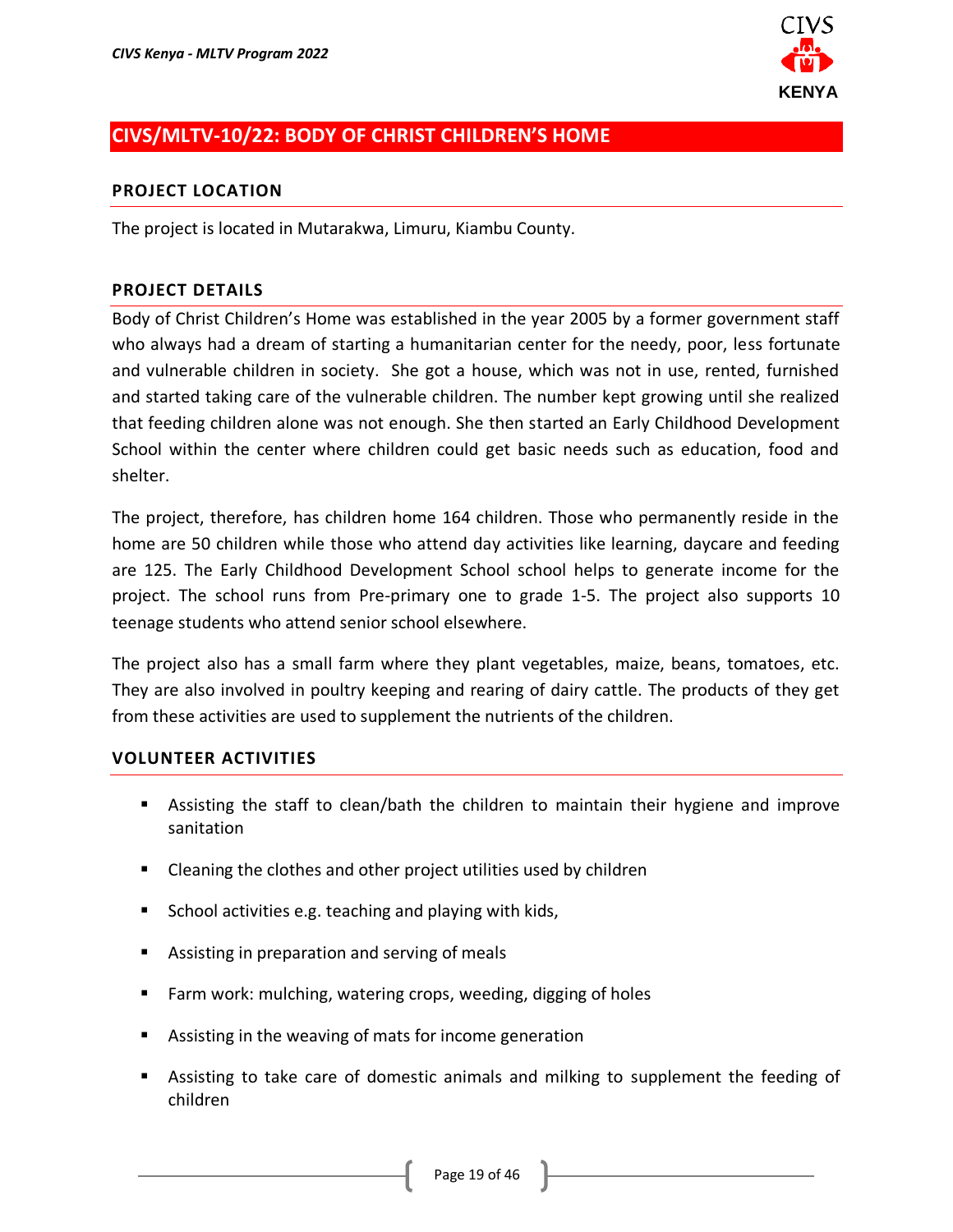

### **ACCOMMODATION AND FOOD**

Depending on the availability of space, the volunteer will stay in a host family, which is about 10 minutes' walk to the project. The host family will provide both breakfast and dinner to the volunteers while lunch will be served at the project.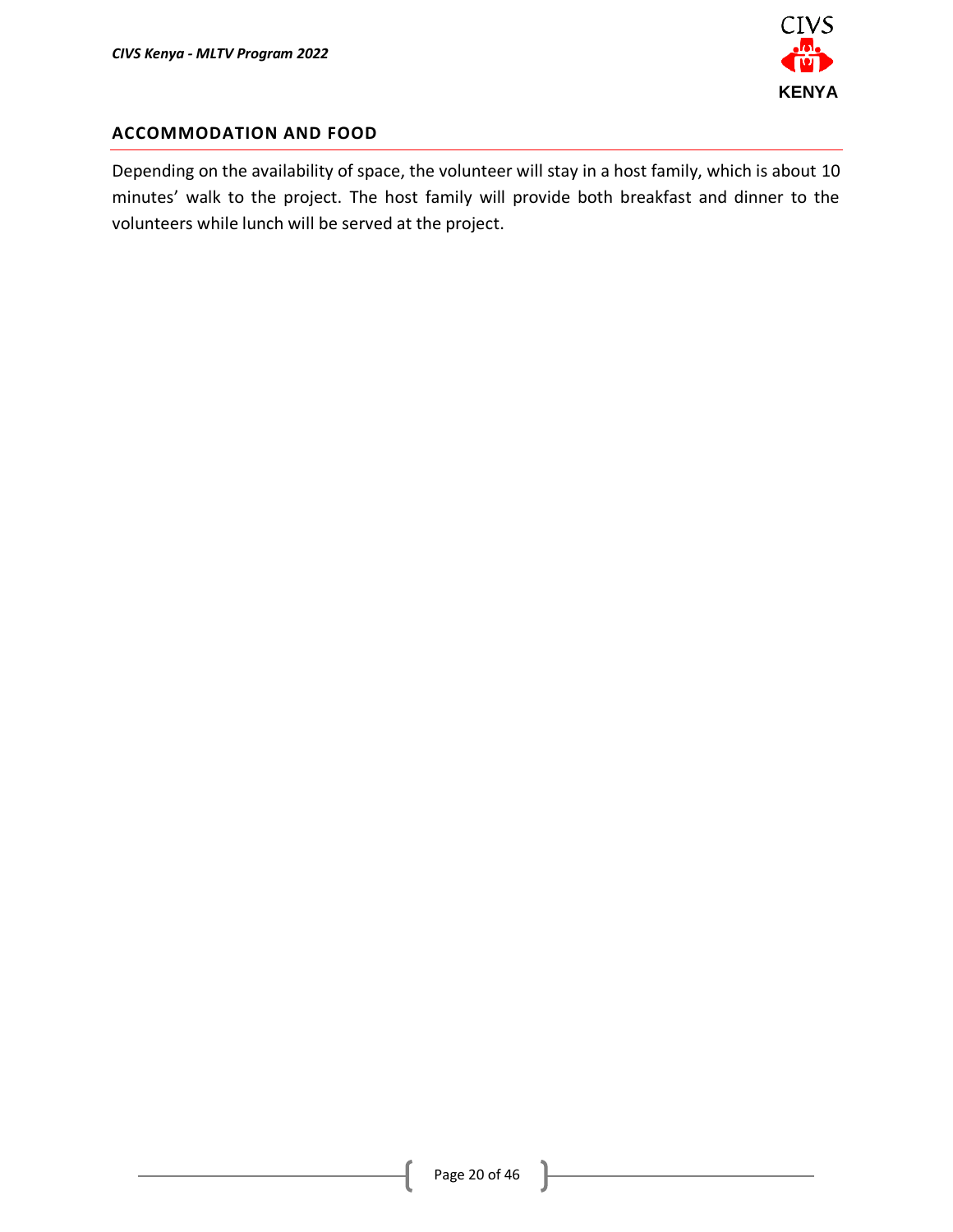

# <span id="page-20-0"></span>**CIVS/MLTV-11/22: BROWNHILL SECONDARY SCHOOL**

#### **PROJECT LOCATION**

The project is located in Nyamavilla, Kayole, Nairobi County.

#### **PROJECT DETAILS**

Brown Hill Group is a registered community based organization, established in the year 2013 to offer community services to the residents of Embakasi. After its registration, the group immediately embarked on running an education facility that best suits the interest of its community members.

The group undertook the setting up of a secondary school that would enhance quality of education offered in Kayole estate, and improve the transition rate of students joining public universities. The project started in 2012 with only 4 students. Since then, the institution has grown with total admissions reaching over 80 students after only a year in operation.

In addition to academic objective, the school aims at nurturing of talents to some former school dropout teenagers. As a result, the school football team became Embakasi District champions and proceeded to Nairobi County games. The students are aged between 15 to 18 years.

#### **VOLUNTEER ACTIVITIES**

- Teaching a combination of subjects i.e. Mathematics, English, Chemistry and Sciences
- Counseling sessions on issues relating to drug and substance abuse and HIV/AIDS
- Visiting and helping orphans and vulnerable children in the nearby slums
- Playing and organizing of games and sports within the neighboring schools
- Teaching life skills such as first aid safety skills.

#### **ACCOMMODATION AND FOOD**

The volunteer will stay in a host family near the project site or in Buruburu host family, which is 30 minutes' drive to the project. Volunteers staying in Buruburu will commute daily to the project by public bus. The host family will provide both breakfast and dinner to the volunteers while lunch will be served at the project.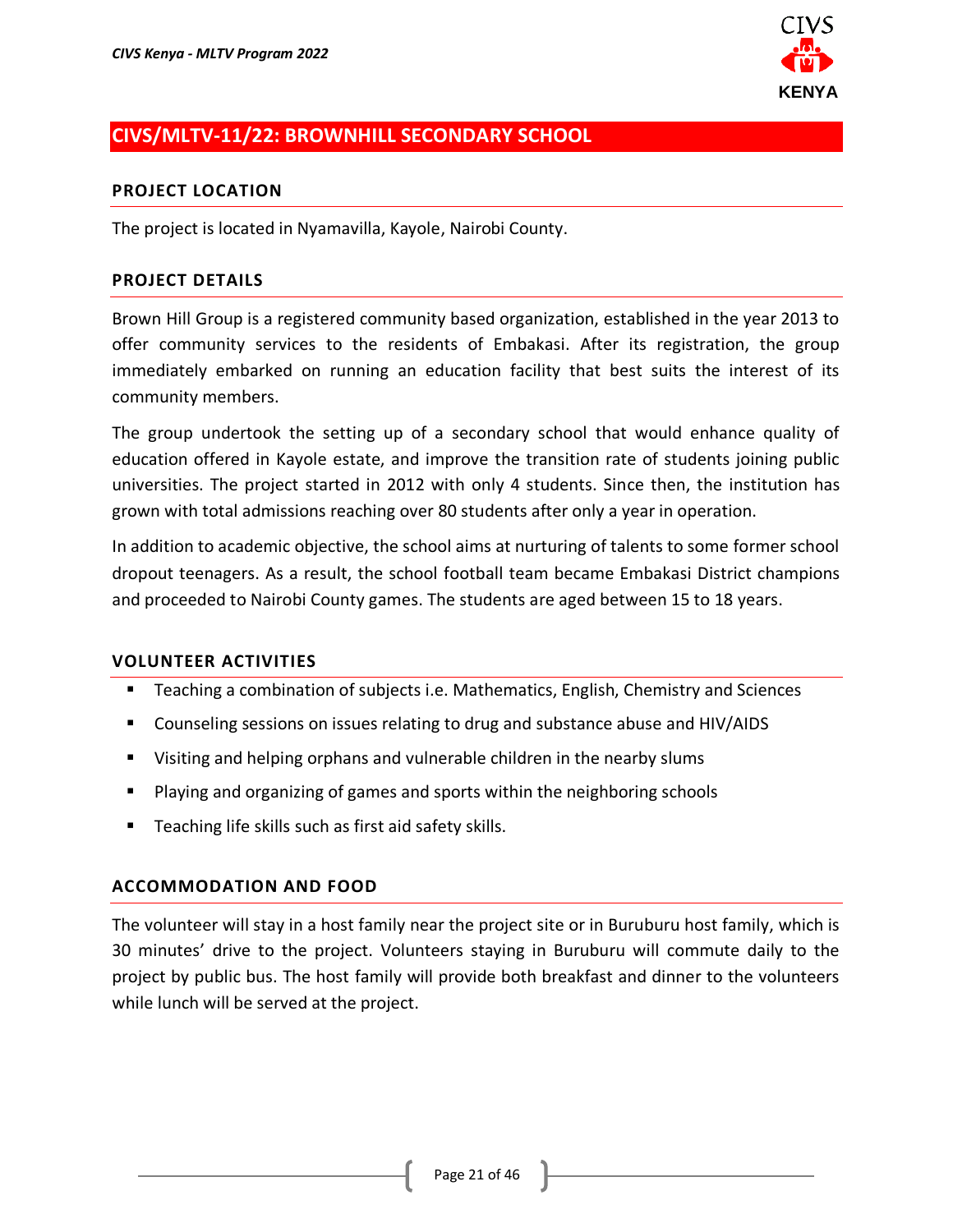

# <span id="page-21-0"></span>**CIVS/MLTV-12/22: OLIVE HILL COMMUNITY PROJECT**

#### **LOCATION**

The project is located at Panpaper, Lugari , Kakamega County.

### **PROJECT DETAILS**

Olive Hill Community project was founded in the year 2018 with the key objective of strengthening capacities of members and the community to achieve suitable integrated social and economic management. The project has a small school that supports vulnerable children who are not able to attend government schools. The community's support for the school program has enabled them begin to transform lives socially and economically.

The project is coming up with income generation programs like the chicken rearing, treated fence poles trade and utilization of the available farm for cultivation. Additionally, they started a football club called Olive Hailers Club which enabled the youth to realize their full potential by enabling them become good members of the society thus avoiding drugs, robbery and early marriages. They also engage some of the youth in casual labour on our farm while some who are bonified group members volunteer for long term benefits. Others also assist in our periodic fence posts business initiative when we receive orders for treated fence posts locally.

They are also initiating other programs that include community-cleaning exercises, awareness programs especially on HIV/AIDS, Covid 19 and malaria to save lives of people within the community. The beneficiaries are children and teenagers aged between 3-15 years old and youth who are between 20-40 years old within the community.

- Engaging in community cleaning exercises: slashing of shrubs, collecting litters, sweeping, mopping
- Assisting in teaching of various subjects like Mathematics, English, Kiswahili, Sciences and getting involved in the community based learning programs as shall be directed by staffs on the ground
- Health hazards awareness programs on HIV/ AIDS, malaria and Covid-19 pandemic
- Engaging in extra-curricular activities and sports with the youth among the community
- Engaging in farm work in the project's farm: mulching, weeding, planting, digging of seed holes, watering of crops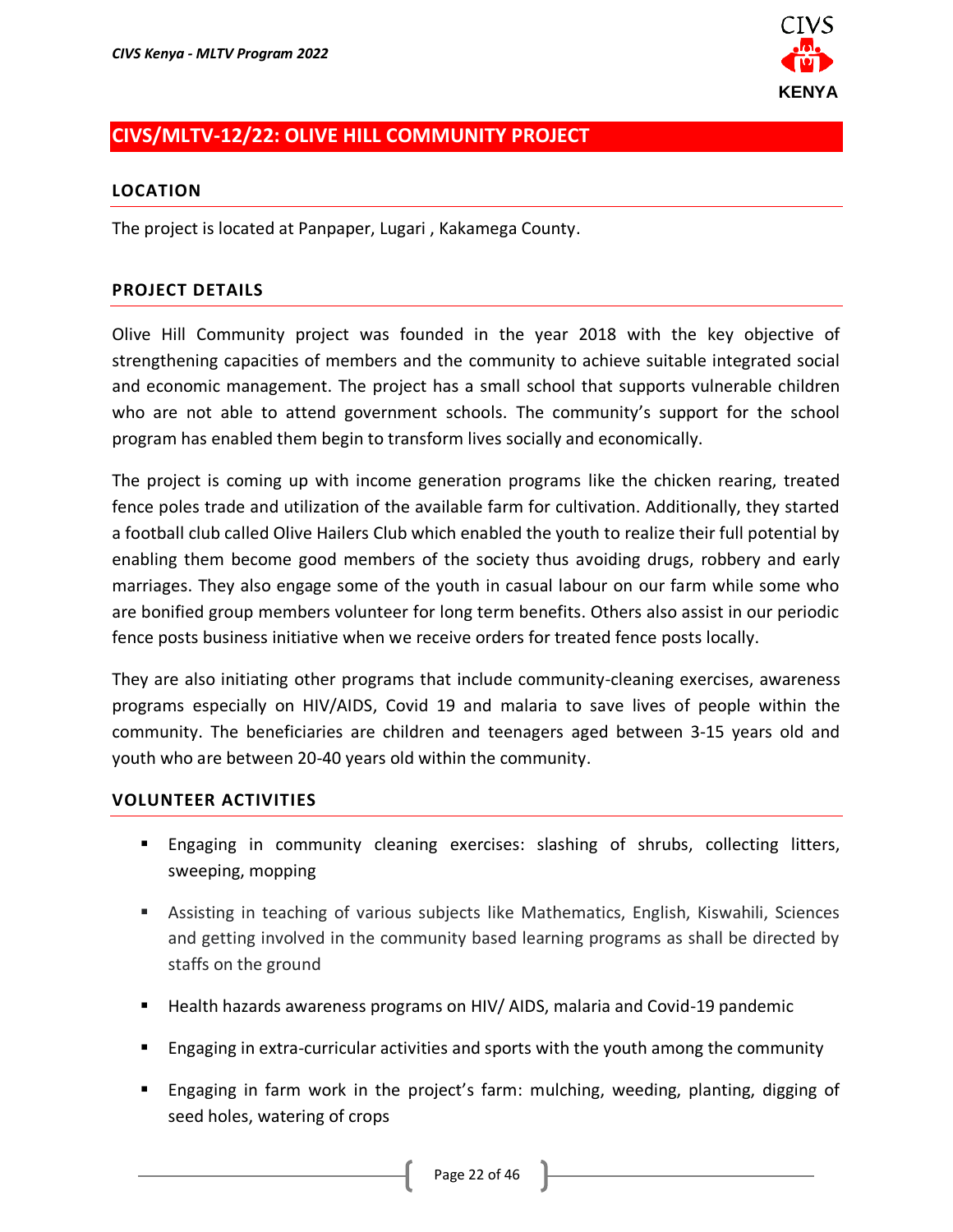

#### **ACCOMMODATION AND FOOD**

The volunteers will be accommodated at the project site where they will have their own rooms and will get basic meals i.e. breakfast, lunch and dinner. The project is in a remote village and therefore life will be very simple.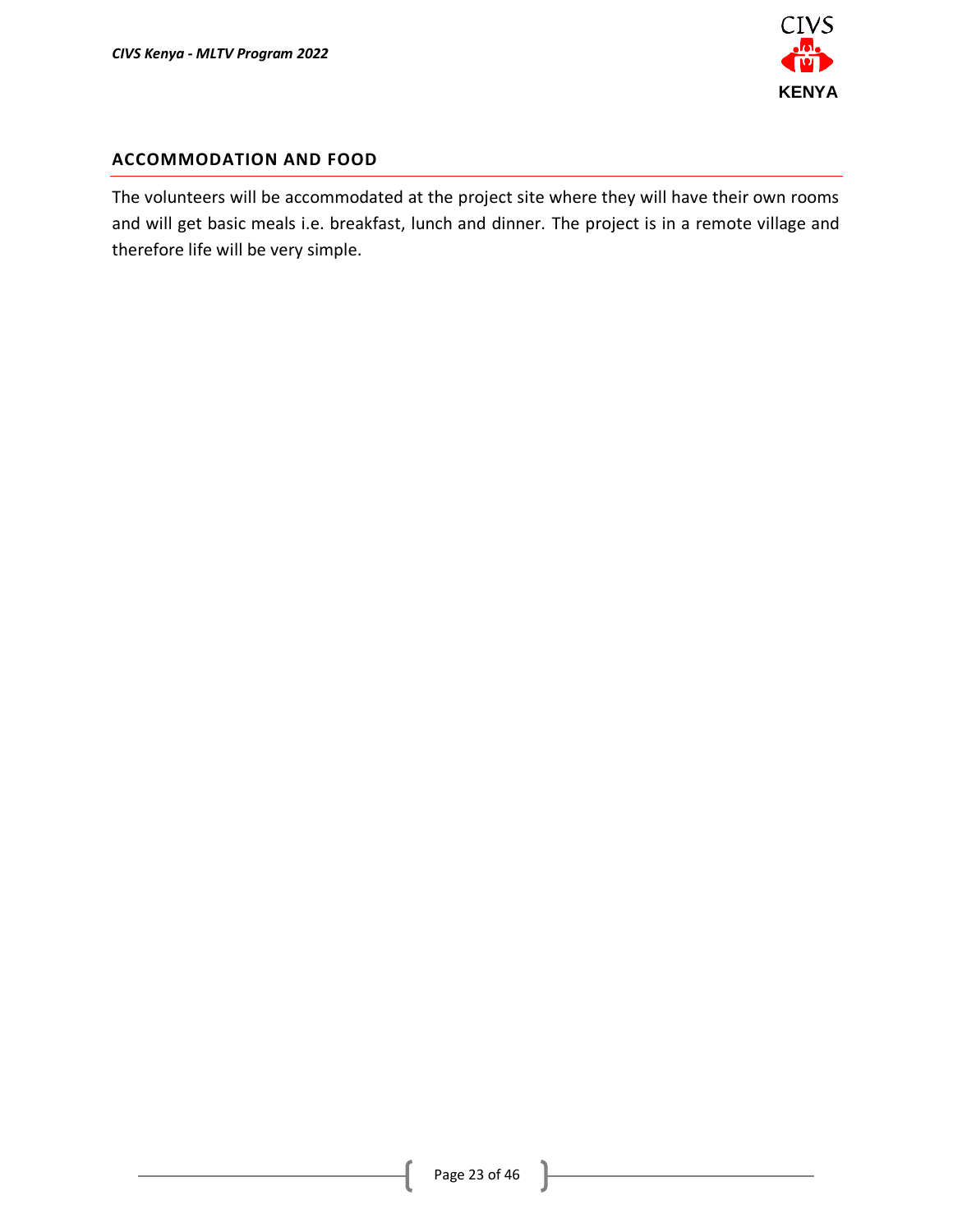

# <span id="page-23-0"></span>**CIVS/MLTV-13/22: KAIMOSI SPECIAL SCHOOL**

#### **PROJECT LOCATION**

The project is located in Kaimosi, Hamisi , Vihiga County.

#### **PROJECT DETAILS**

Kaimosi Special School was founded by missionaries from Quakers Friends church in the year 1987 with an aim of empowering the disabled people (both mentally and physically) from the communities. The project also was to give them basic education and hope for future life as well as to make them be self-reliant and integrate them into the society. Currently the School hosts about 104 people living with disabilities who are children and young adults whose ages range from 6 years to about 32 years and they are from different communities. Most of the beneficiaries suffer from autism, Down syndrome, other mental challenges, multiple handicapped and epileptic and therefore are engaged to different classes according to their disabilities and their level of understanding.

The school offer skills to them in different classes such as Autism, Foundation, Intermediate, Prevocational and Vocational classes. The school is now a full boarding national school that is supported by the government of Kenya and the friend's Quaker church.

- Helping in preparation of meals, serving and feeding the children
- Helping in nursing services such as taking care of the sick and giving them medicine
- Helping in cleaning of utilities at the center
- Engaging in dressmaking and tailoring
- Training the disabled persons in vocational skills such as agriculture, weaving, tailoring, carpentry and bead work
- Assisting with physiotherapy
- Offering mobility assistance
- Taking them to outdoor events outside the school such as music and sports.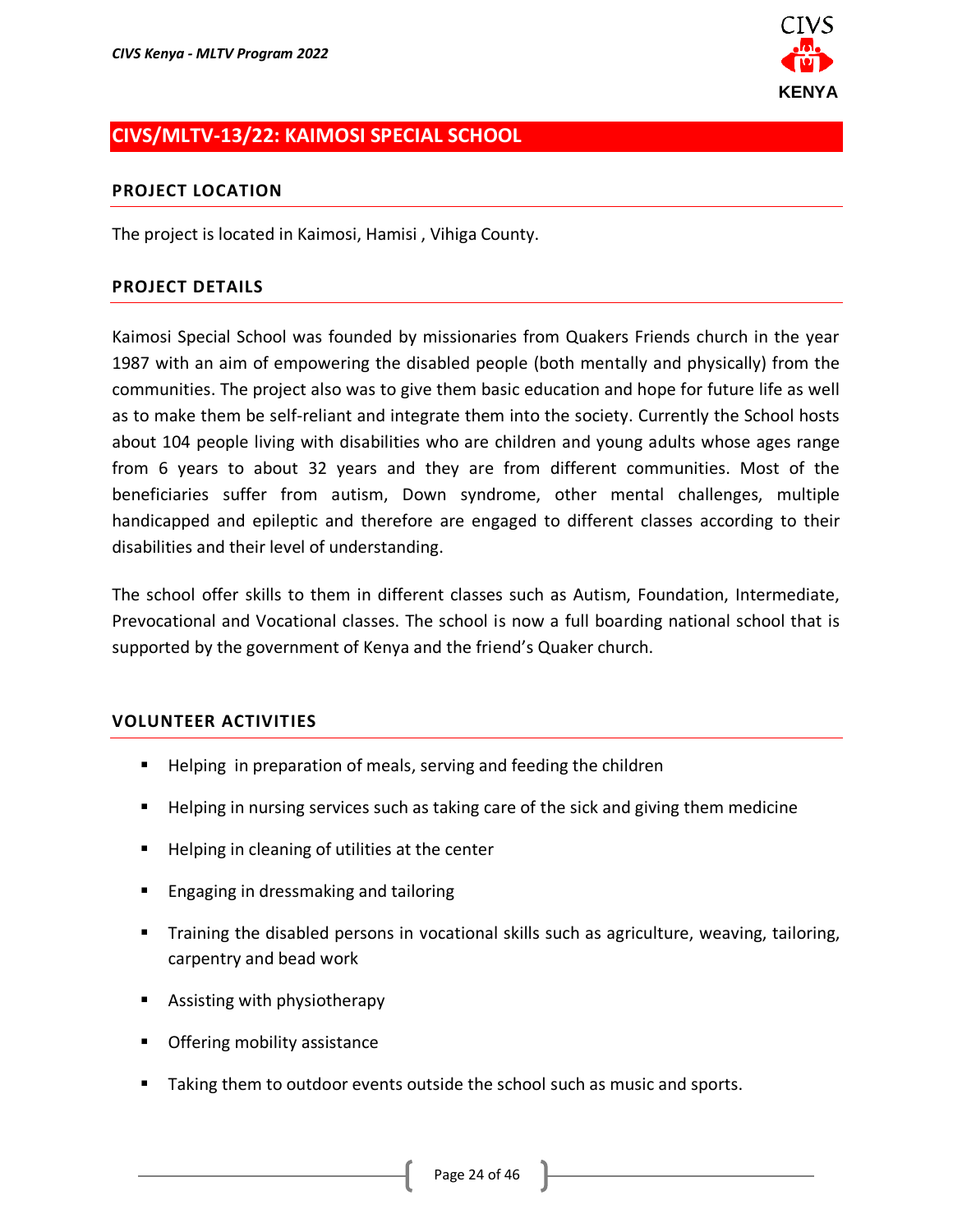

### **ACCOMMODATION AND FOOD**

The volunteers will be accommodated in a host family, which is 15 minutes' walk from the project. Breakfast and dinner shall be provided at the host family while lunch shall be served at the project.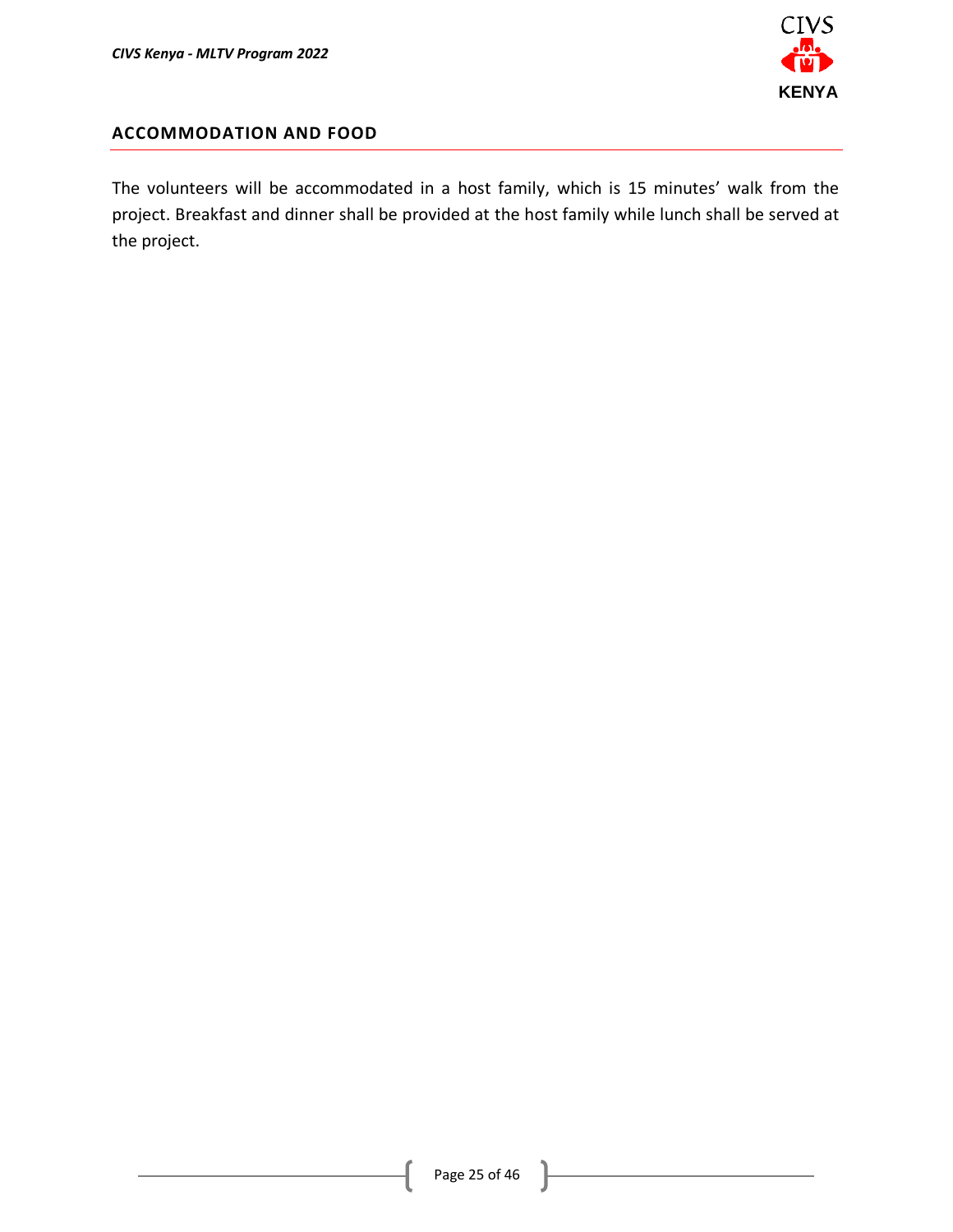

# <span id="page-25-0"></span>**CIVS/MLTV-14/22: FORTUNE LEARNERS' CENTER**

### **PROJECT LOCATION**

The project is located at Kwa D.O, Kayole estate, East of Nairobi.

### **PROJECT DETAILS**

Fortune Learners Centre is a project that was founded in year 2013 as a charity organization by 10 social workers from Kayole and Soweto slums who were working in various schools as untrained teachers. Their motivation was drawn by watching their former schools sending away vulnerable children from school due to lack of school fees. They thought how they could better the lives of these poor children who had resorted to begging in the streets. The females resorted to child prostitution. After the closure of schools in the last term of the year in 2012, the untrained teachers agreed to start a community centre to provide education, economic empowerment and HIV/AIDS education including psychological support to the orphans, vulnerable children and their caregivers.

The project's core areas are education, orphan support and protection, economic empowerment for older orphans and caregivers, volunteer/Internships, educational trips, sports HIV/AIDS and gender based violence awareness. The school hosts nearly 100 children from extremely poor backgrounds, aged between 3 and 12 years. The children attend classes from class 1 to 8. The school has seven teachers.

#### **PROJECT ACTIVITIES**

- Assisting in teaching English, Mathematics, Social Sciences and creative arts subjects
- Supporting early childhood development through organizing age appropriate games & activities
- Helping in preparation, serving of food and feeding the kids
- Assisting with administrative work of the school: maintaining and updating records,
- Providing HIV/AIDS awareness lessons to the pupils

### **ACCOMMODATION AND FOOD**

The volunteer will stay in a host family in Buruburu near the CIVS office, and will commute to the project daily by a public bus, there is also a host family about 20 minutes walk to the project. The host family will provide breakfast and dinner while lunch will be provided at the project.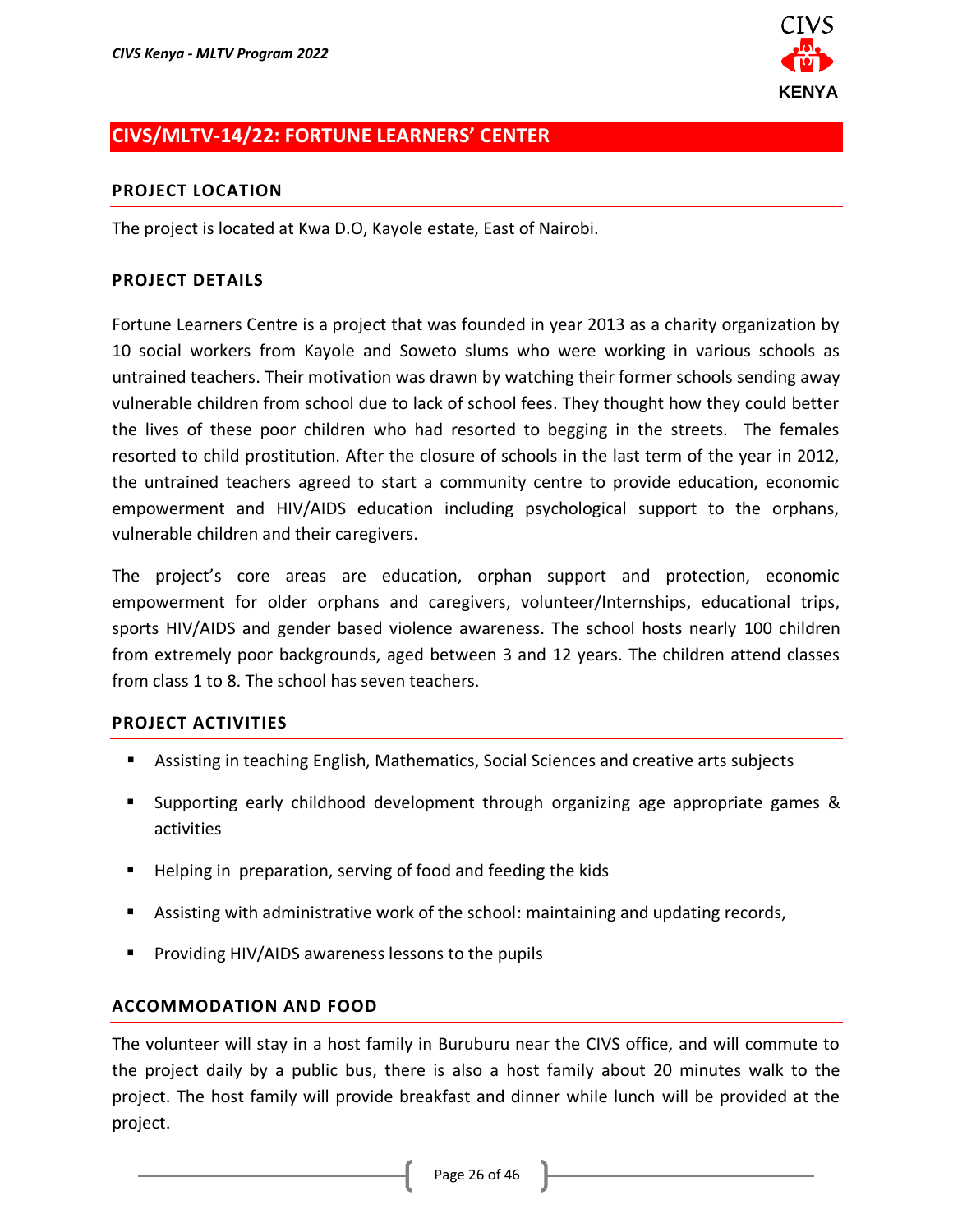

# <span id="page-26-0"></span>**CIVS/MLTV-15/22: PHANERO SCHOOL MBALE**

#### **PROJECT LOCATION**

The project is located in Mbale town, Vihiga County of Kenya.

### **PROJECT DETAILS**

Phanero School is a community development initiative that was initiated by a University Professor with the main purpose of bringing together orphans and vulnerable children and integrating them with other children so that they can be provided with quality education and life skills. The school currently has 100 children from the age of 2 to 10 years. The centre also runs a counselling unit whose main objective is to empower families and individuals battling with marriage challenges, poverty, juvenile delinquencies, HIV/AIDS and other problems that leverage with the problem of drugs and alcohol addiction with a holistic treatment and care for the family. The school provides education, meals and engages the children in extra-curricular activities like playing games, singing and dancing.

#### **VOLUNTEER ACTIVITIES**

- Helping in preparation of meals, serving and feeding the children
- Training children how to read and write as well as assisting them with their homework
- Engaging in beadwork and craft work
- Teaching of subjects such as English, mathematics, science and sign language
- Planning and engaging the children in extracurricular activities such a sports and dance
- Doing community health outreach programs sometimes

#### **ACCOMMODATION AND FOOD**

The volunteer will be accommodated in a host family where breakfast and dinner will be provided, the host is the owner of the school. Lunch will be provided at the project.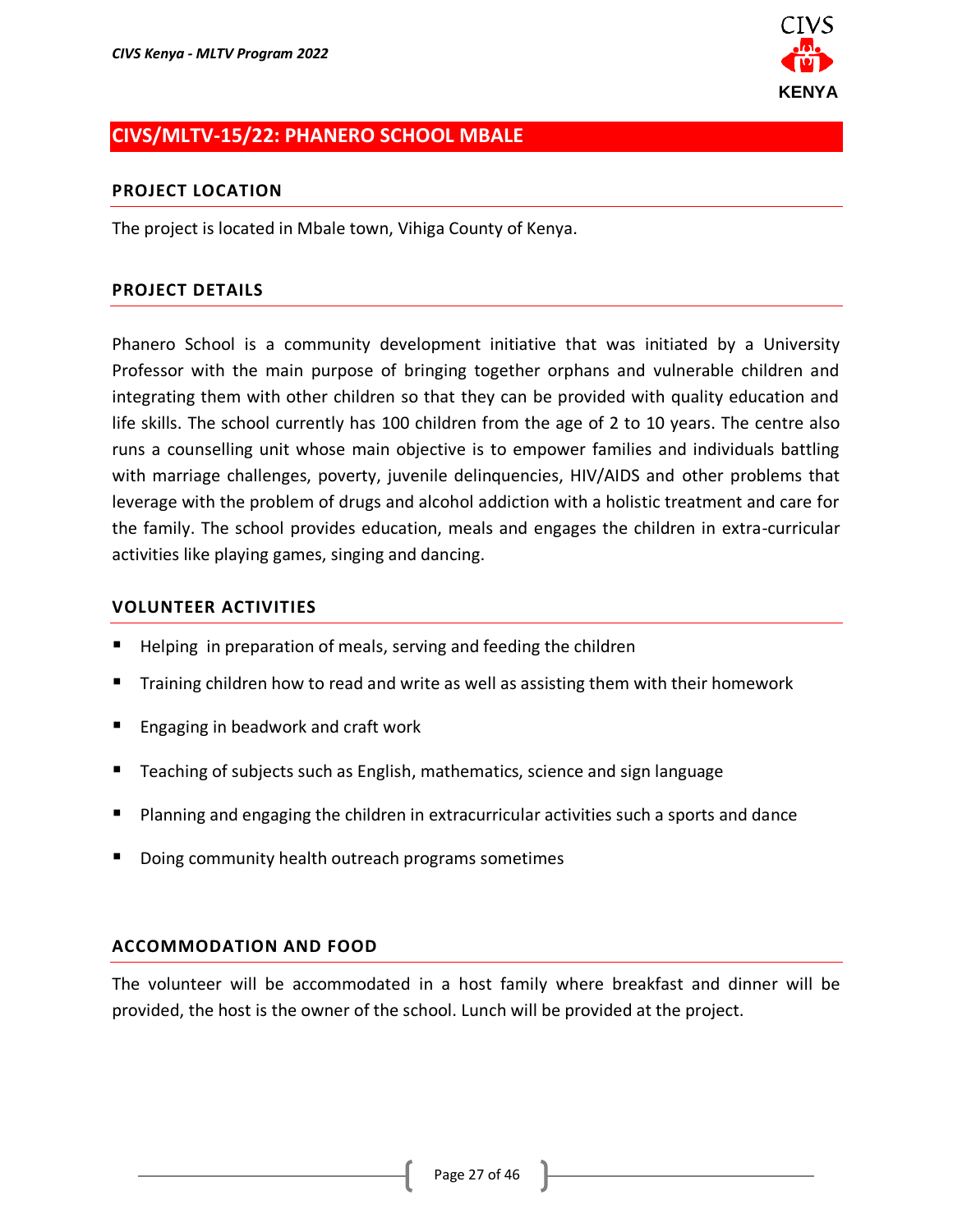

# <span id="page-27-0"></span>**CIVS/MLTV-16/22: TOTO ANGEL CENTER**

#### **PROJECT LOCATION**

The project is located in Saika Estate, Nairobi County

### **PROJECT DETAILS**

Toto Angel Center was founded in 2013. It is currently supporting 30 children between 3 – 12 years from a variety of backgrounds in Saika and Kayole where the children come from is characterized by a high poverty rate, low education and marginalization of the community. Many vulnerable children are neglected and abandoned by their caregivers. Toto Angel Center provides a safe place where children can spend the day, get meals, basic education and play. 22 children are currently enrolled in the centers pre-school group and another 8 are supported in local primary schools with books, tuition and lunch. 11 of the children are without a caretaker and live at the center. In order to change the situation in the community, the center has also started regular dialogue & problem solving sessions as well as a soccer club for adults.

#### **VOLUNTEER ACTIVITIES**

- Assisting in preparation serving of meals and washing of utensils
- Assisting in provision of basic education to the children (simple Maths, English, Science)
- Introducting other creative activity ideas to develop creativity in the children
- Playing and engaging the children in co-curricula activities such as games and sports.
- Support community engagement activities in elation to the kids

#### **ACCOMMODATION AND FOOD**

The volunteer will live with a host family in Buruburu and will commute daily with a public bus to the project. The host family will provide breakfast and dinner while lunch will be provided at the project.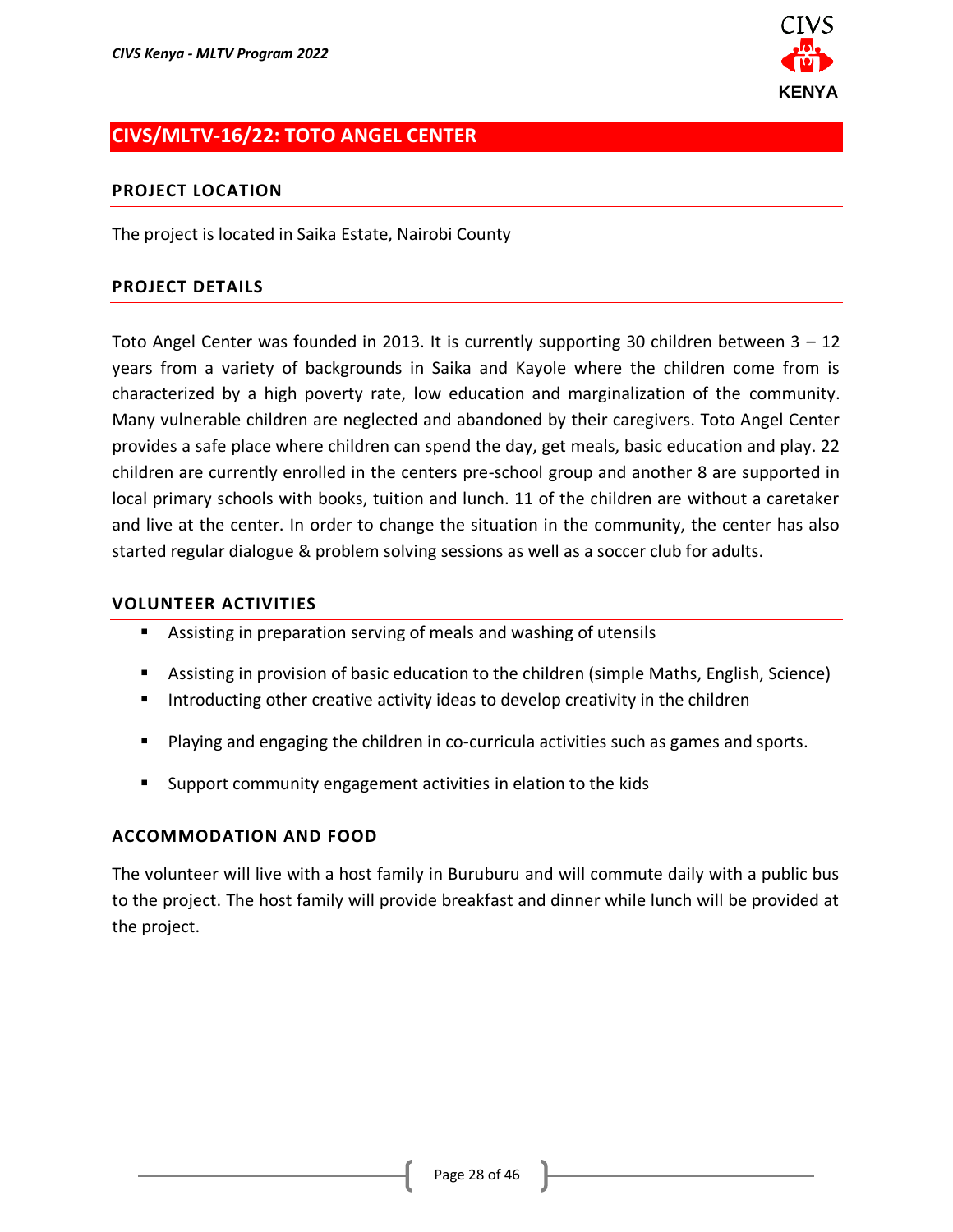

# <span id="page-28-0"></span>**CIVS/MLTV-17/22: BADILISHA ECO-VILLAGE**

#### **PROJECT LOCATION**

The project is located on the Rusinga Island, Homabay County.

#### **PROJECT DETAILS**

Badilisha means "change" in Swahili. Badilisha Eco Village aims to bring change to the lives of people on Rusinga Island, who face challenges such as food insecurity, HIV/AIDS, lack of education among other pressing issues. It also seeks to inspire change in the general paradigms of local population towards a more holistic and responsible way. Badilisha Eco Village promotes permaculture farm design techniques and ethics: Earth care, people care and share of surplus. It is a model farm, or epicentre, for both sustainable agriculture and holistic community development.

Badilisha successfully hosted a Permaculture Development Course in March 2011 and aims to become an International Permaculture Center. There is a primary school also within the project which was established with an overall objective of providing education to the children around the community. The project's main aim is promote and demonstrate sustainable practices, in particular food production and domestic issues, guided by the ethics and principles of permaculture.

#### **VOLUNTEER ACTIVITIES**

- Permaculture which generally involves farm work activities like digging, weeding, slashing, mulching and clearing of bushes in the project's farm
- Assisting with general cleaning to the old and sick: washing cloths, utensils,
- Weeding, slashing and clearing of bushes
- Soil conservation and planting of trees in the nearby schools
- Beach cleanup exercises to improve sanitation and hygiene around the community

#### **ACCOMMODATION AND FOOD**

The volunteers will be accommodated at the project or in a host family by the project where all meals shall be provided. There are pit latrines, bath shelters and a kitchen at the project available for use by the volunteers.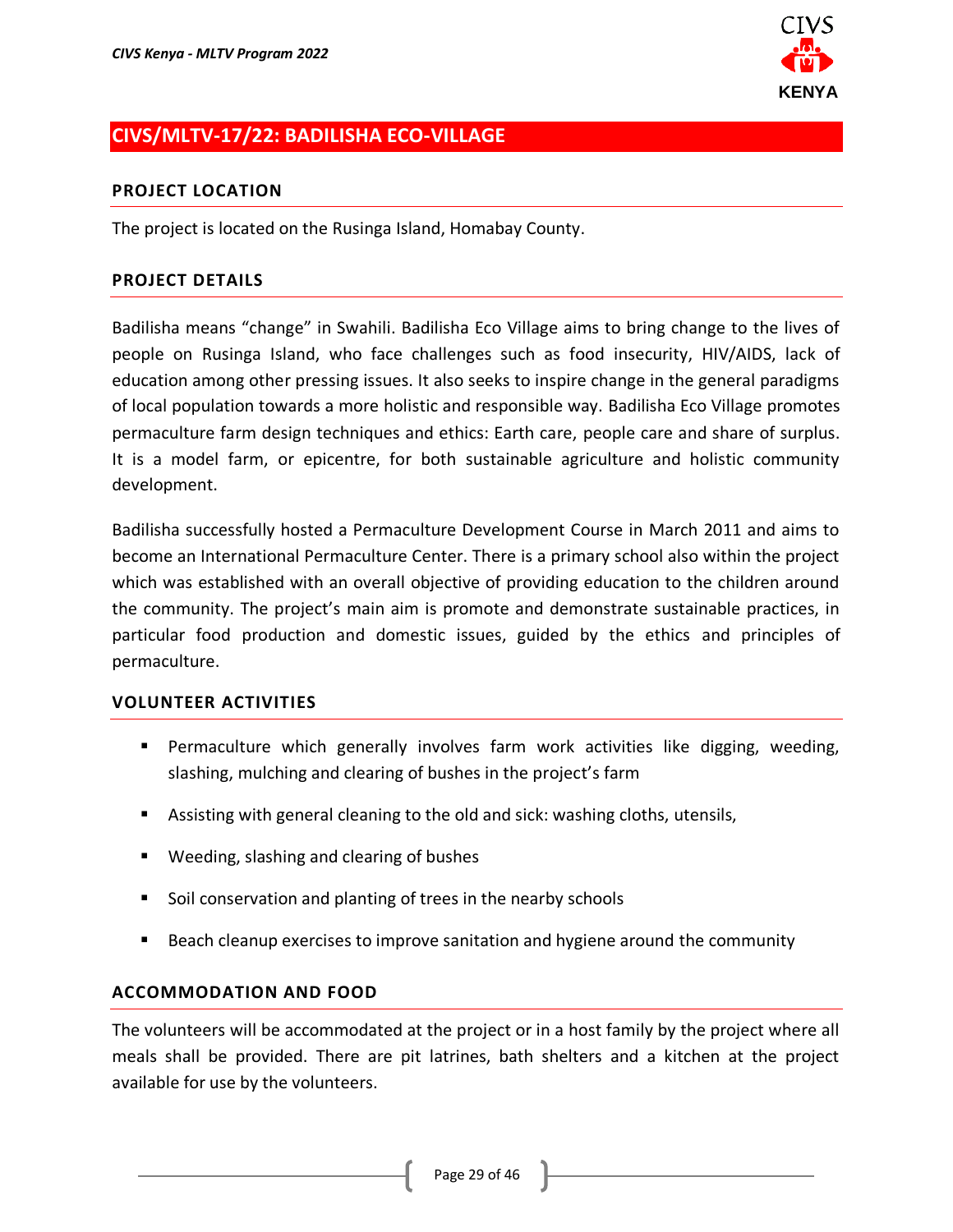

# <span id="page-29-0"></span>**CIVS/MLTV-18/22: MSICHANA EMPOWERMENT KURIA**

#### **LOCATION**

The project is located in Kuria, Migori County of Kenya.

#### **PROJECT DETAILS**

"Msichana" is Swahili word for girl. Msichana Empowerment Kuria project was initiated in 2013, with the main aim of ending Female Genital Mutilation (FGM) and other harmful cultural practices. It was also to support access to fundamental human rights of girls and young women in the Kuria community in South Western Kenya with the hope of empowering girls and young women in accessing their fundamental human rights. The group is involved in the following activities:

- Supporting an after school program for a Children's Rights Based literacy story telling program for children 8 to 14 years aimed at developing the knowledge, skills and talents
- Facilitating structured community dialogues for young men and girls
- Organizing annual marches and community events
- Providing the girls with an empowering experience with an emphasis on impact of the harmful effects of Female Genital Mutilation

### **VOLUNTEER ACTIVITIES**

There will be activities in the following areas; local schools and vocational training centers, in the villages, in individual homes and at the project. The specific activities will be:

- Engaging teenage girls in sexual health awareness and mentorship
- Weekend home visits to assess the situation and find out if there are girls who are in need of help
- Participating in 2 times a week village sessions with groups of 30 girls each to give new information and write reports from them
- Developing age appropriate games for the children of different age groups at the project
- Providing mental guidance and canceling to girls who have already undergone genital mutilation
- Promoting awareness and literacy on facts and misconceptions on Corona virus
- Teaching the children how to speak, read and write in English
- Assisting in Writing reports and documentation for the project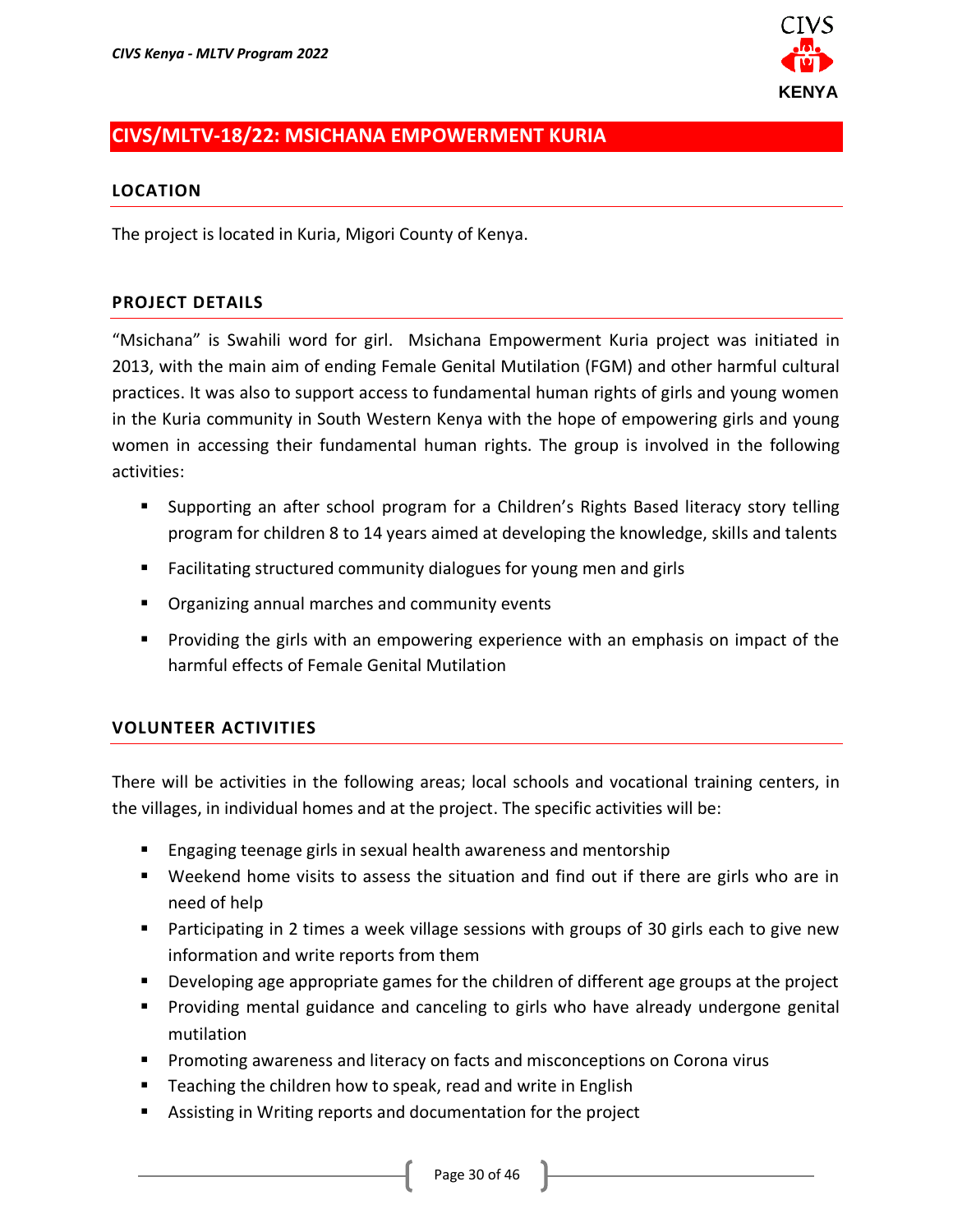

- Participating in 2 times a month general community awareness event
- Assisting in general cleaning at the project area

The volunteer will work alongside the project staff and local Community Health Volunteers (CHVs).

### **ACCOMMODATION AND FOOD**

The volunteer will live in a host family close to the project site. The host family will provide all breakfast and dinner and volunteers will get lunch at the project.

#### **QUALIFICATION AND MOTIVATION**

The project welcomes all volunteers who are motivated to join, however volunteers with qualifications in Monitoring and Evaluation, Finance and Programing are more welcome.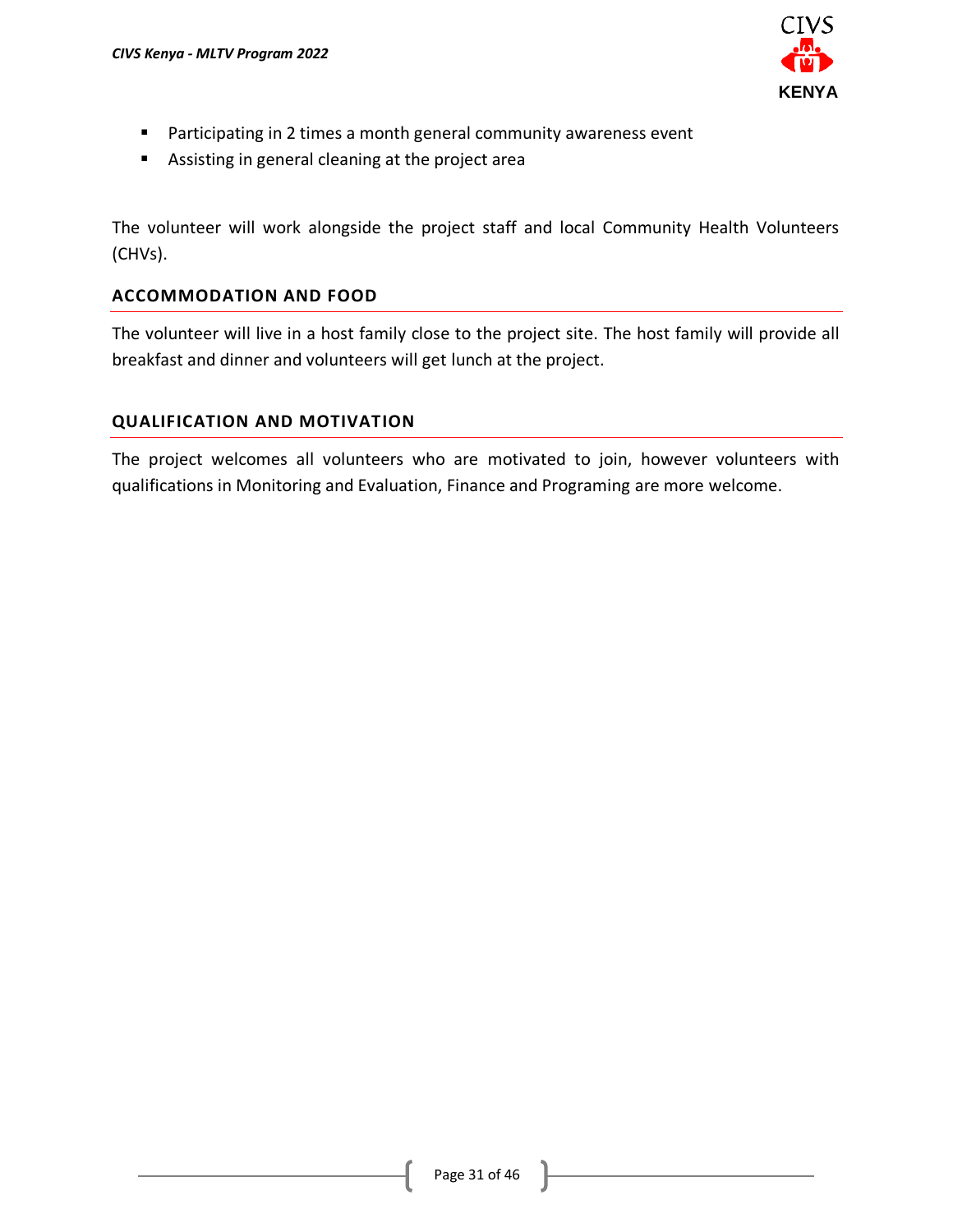

### <span id="page-31-0"></span>**CIVS/MLTV-19/22: HOLY FAMILY ORIANG HEALTH CENTRE**

### **PROJECT LOCATION**

The project is located in Oriang, Oyugis, Homabay County.

### **PROJECT DETAILS**

Holy Family Oriang Health Centre is a non-profit health institution of the Catholic Diocese of Homabay. The project was established in 1994 and has been providing quality, accessible and affordable health care to the community in the area. The center offers health services like outpatient and inpatient, deliveries, Maternal Child Health care (MCH), comprehensive care for HIV/AIDS patients, community health education and laboratory services. The main goal of the centre is to provide and facilitate the provision of quality, efficient and effective healthcare services to the community.

The Centre has opened its doors to all HIV/AIDS patients in the area where they can get access to medical services under a comprehensive care package. The patients receive free testing, counseling and medicine. The staff also goes to the villages to reach to many people who are unable to afford to reach the health centre for treatment. This is because most people hardly afford to seek for healthcare services mainly due to stigma therefore leading to high death rates.

- **EXED** Assisting the medical staff in the dispensary by Co-coordinating and taking care of the patients to ensure order of programs
- Taking patient samples, pulses, and temperature information
- Preparing and updating of records in the hospital
- Providing advice and emotional support to patients facing stigma for HIV/AIDS
- Engaging in community mobilization programs
- **EXEL Assisting in taking care of disabled children at the project in terms of mobility,** sanitation, feeding etc.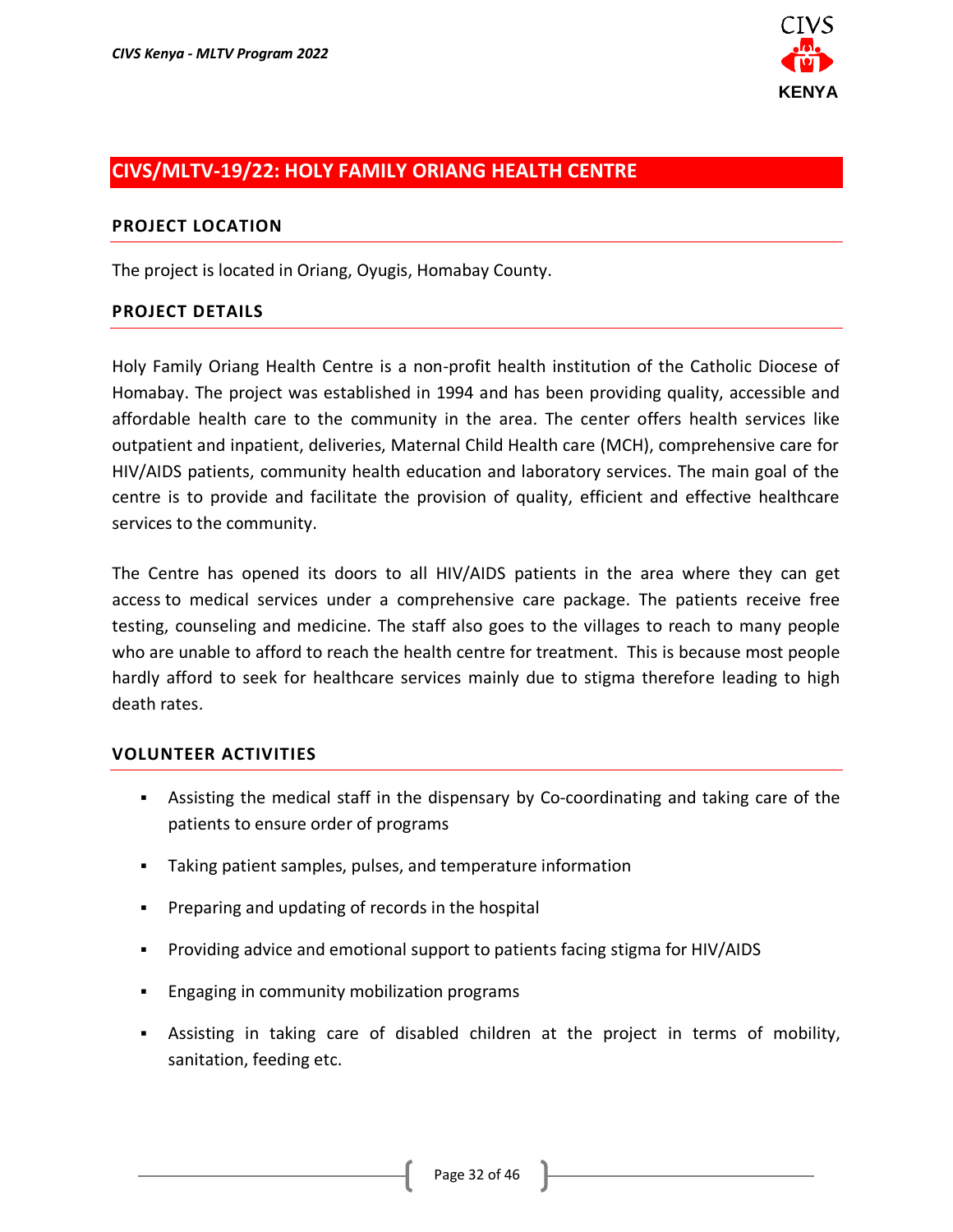

#### **ACCOMMODATION AND FOOD**

The volunteers will be accommodated at the project where all meals shall be provided. There are toilets, bath shelters and a kitchen at the project available for use by the volunteers.

#### **QUALIFICATION**

Volunteers with a medical training and experienced doctors, nurses, pharmacists etc. are needed for this project. It is necessary that you should have high motivation and lots of initiative to implement the objectives of the project. You should be ready for any kind of work.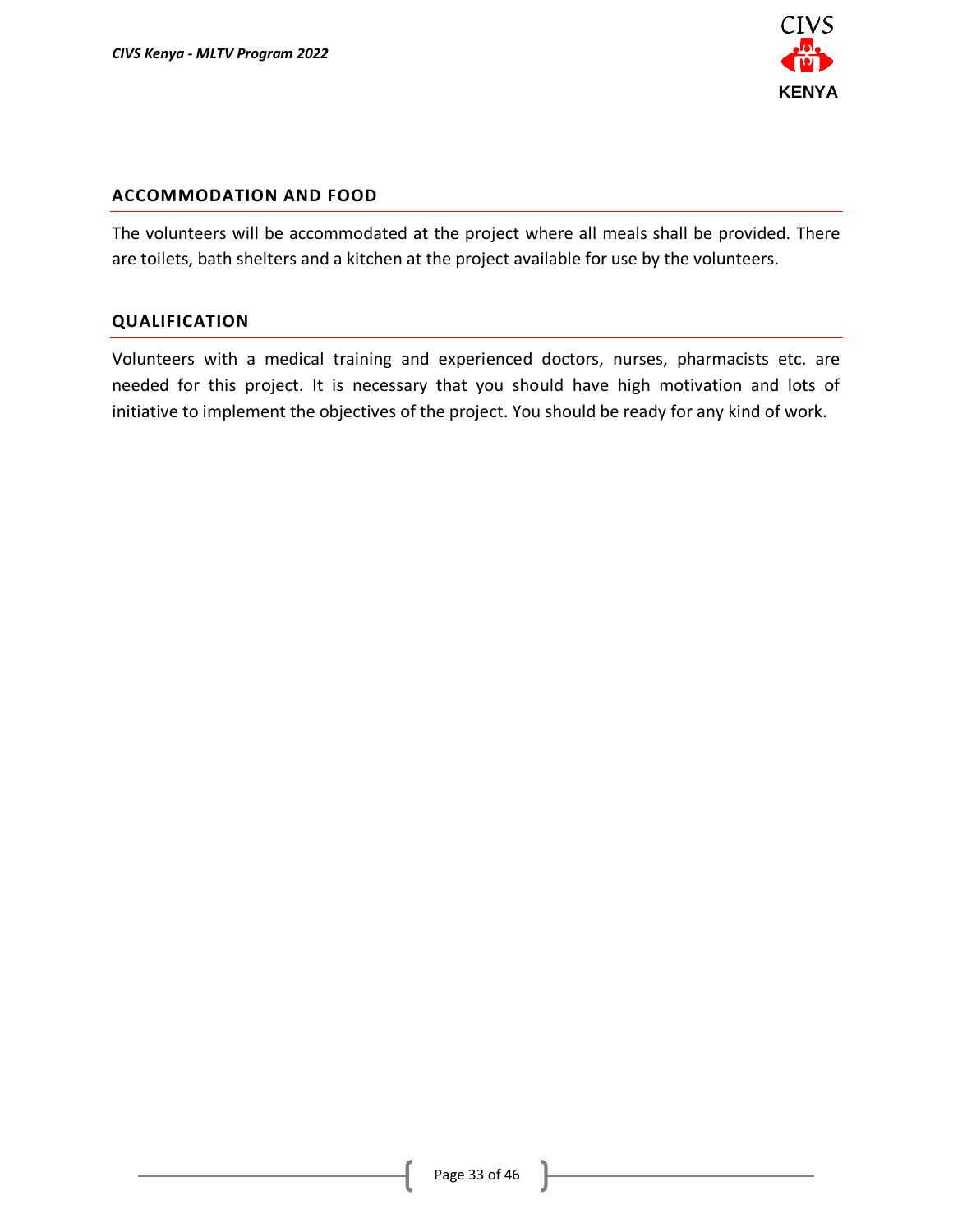

# <span id="page-33-0"></span>**CIVS/MLTV-20/22: TUMAINI MICROFINANCE PROJECT**

#### **PROJECT LOCATION**

The project is located in Buruburu Phase 1, Nairobi County.

#### **PROJECT DETAILS**

The Tumaini Fund for Economic Development International (TFEDI) is a Non-Governmental Organization that aims at providing financial and technical advice to people in order to reduce poverty and thus create income for the needy through micro-finance initiatives. TFEDI started in February 2005. The project offers workshops and trainings for the community to improve business management skills and enhance development at a micro enterprise level. The organization has been able to generate funds from their members, which they use to cater for the needs of the vulnerable members of the society by supporting to acquire basic enterprenual skills in managing small-scale businesses. Micro-Finance clearly has a role to play in the fight against HIV/AIDS as it contributes to strengthening a household safety net. Micro-Finance cannot by itself change the face of HIV/AIDS. It can help ease the financial and other burdens of those living with HIV/AIDS and can help to promote behavior change.

#### **VOLUNTEER ACTIVITIES**

- Data entry and organization in the computer and expanding the project's database
- Monitoring and evaluation of how loans disbursed is used by small scale businesses within the local community
- Micro finance which includes looking for donors and funds to support the organization
- **■** Implementation of reports as profit and losses and the improvement the administration processes by organizing a proper filing system
- Working activities outside the office as visiting small-scale business members all around Nairobi suburbs

#### **ACCOMMODATION AND FOOD**

The volunteers will be accommodated in a host family, which is 10 minutes walk from the project. Breakfast and dinner will be provided at the host family while lunch will be served at the project. The project accepts only volunteer who are willing to be at the project for two months or more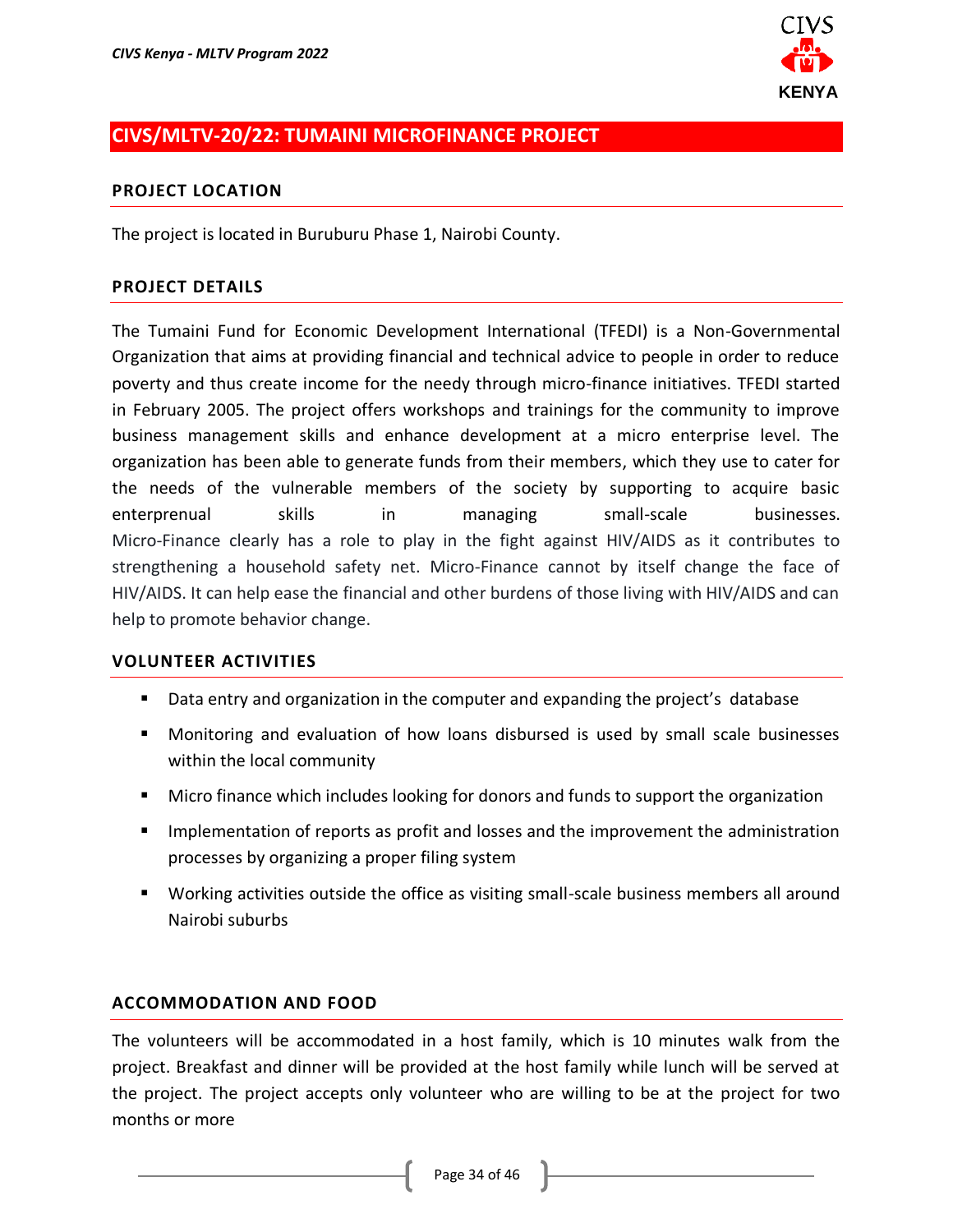

### <span id="page-34-0"></span>**CIVS/MLTV-21/22: ST. VIANEEY EDUCATION CENTER**

#### **PROJECT LOCATION**

The project is located in Rodi, Homabay County.

#### **PROJECT DETAILS**

Vianeey Academy and Children Centre provides education and feeding program to children aged 3-14 years. The children are from low-income families, orphans, from single parents and others have disabilities and special needs. The centre was established in 2016, this came because of the founder's great passion to help the needy children, love for the children and selfless heart to help the needy. His mission is to go all over the country and reach out to the needy children, work with the young women and youth to establish a community college where they can learn skills to empower themselves and support their families. In his mission, he realized that most children in Rodi area are orphans, other had dropped out of school and others were left out, as they did not conform to the set pass marks in various schools. He was challenged by this and it geared him to establishing a Centre where these children can get quality education to equip them for their future lives.

The Centre has opened its doors to all children where they can get access to medica**l** facility, which is a challenge in Rodi location as people hardly access medical facilities. Therefore leading to high death rates and high cost of attaining medication.

Vianeey academy and children Centre is a democratic Centre that aims at providing quality education to the children through professional teaching and acquisition of books for the children, provision of recreation activities where the children can discover their talents at a tender age, provision-feeding program since some of the families can barely afford meals in a day.

- Assisting in preparation and serving of meals.
- Assisting in provision of basic education to the children (simple mathematics, English, science and computer studies)
- **E** Training children in sports, music, poems and dancing
- Painting and drawing activities to help in development of creativity in the children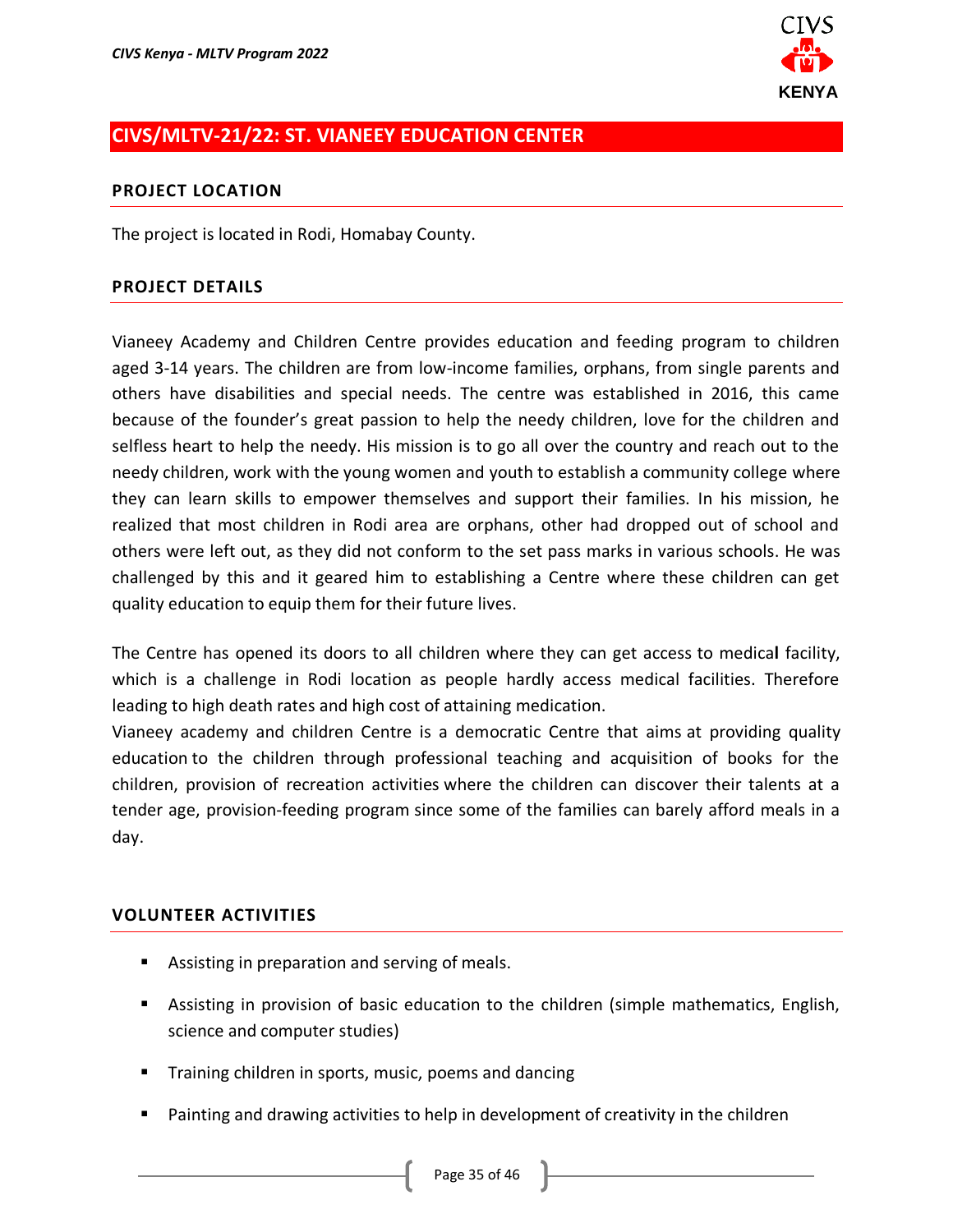

- Taking care of the younger children as well as playing with them.
- Taking care of domestic animals like cattle, chicken and pigs
- Offering guidance services to children

### **ACCOMMODATION AND FOOD**

The volunteer will be accommodated in a house within the project and all meals will be provided. There will be project staff at all times to offer assistance.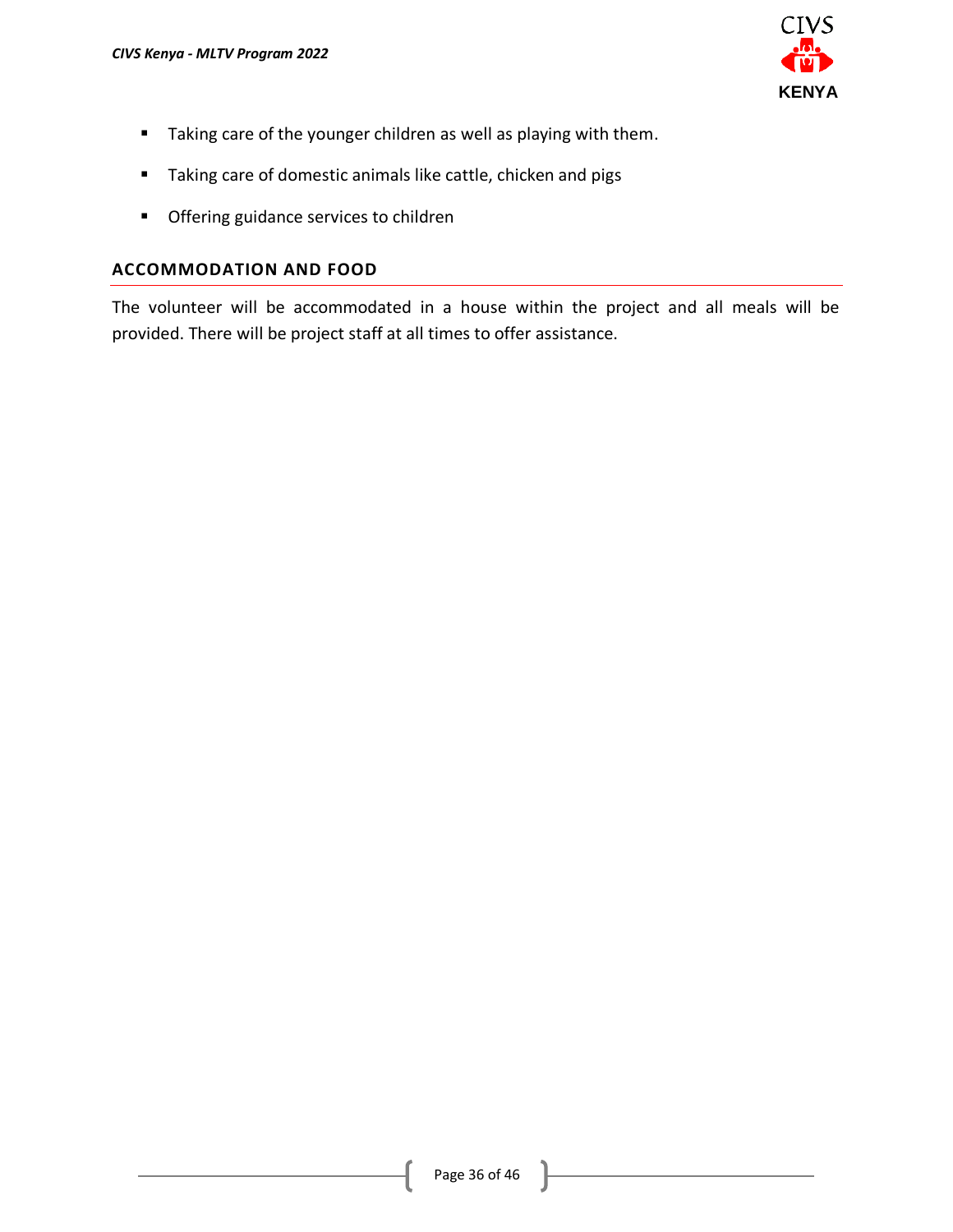

# <span id="page-36-0"></span>**CIVS/MLTV-22/22: ST. CHARLES LWANGA HIGH SCHOOL- NAIROBI**

#### **PROJECT LOCATION**

The project is located in Ruai, Nairobi County.

#### **PROJECT DETAILS**

St. Charles Lwanga Secondary School and Children's Centre started as place where orphaned, homeless and abandoned children were rescued and provided with shelter, food and a place to call home. Brother John started by gathering children, rehabilitating and relocating them into schools, but later realized it was becoming difficult in some cases, as existing schools did not want to integrate children from the street into their classrooms. This necessitated, in part, starting the school, which in just four years he transformed the little used residence, owned by the Order of St. Charles Lwanga, into classrooms, a dormitory, dining hall .The students, all former street kids living a difficult life in crime-ridden neighborhoods, now proudly wear their school's uniform and call the Children's Centre "home". The children were rescued from the dumpsites, streets and slums of Nairobi and given a chance to gain an education and end the cycle of poverty and homelessness. Today they are provided with a safe place to live, a reliable source of nutritious food and the opportunity to gain high school education with the possibility of post-secondary education. The founder hopes that with donations to the Centre, he and his team can build a bigger school with an integrated approach to nurture children through academics to become responsible citizens of the world.

#### **VOLUNTEER ACTIVITIES**

- Assisting to teach a combination of subjects i.e. Mathematics, English, and Sciences
- Assisting to teach teanage girls on sexual education and sanitation
- Assisting to teach life skills such as first aid and safety
- Counseling sessions on issues relating to drug and substance abuse
- Organizing a life skill sessions with students
- Organizing and engaging the kids in games and sports within neighboring schools

#### **ACCOMMODATION AND FOOD**

The volunteer will be accommodated in a small room at the project site and all meals will be provided. The room can sometimes be shared.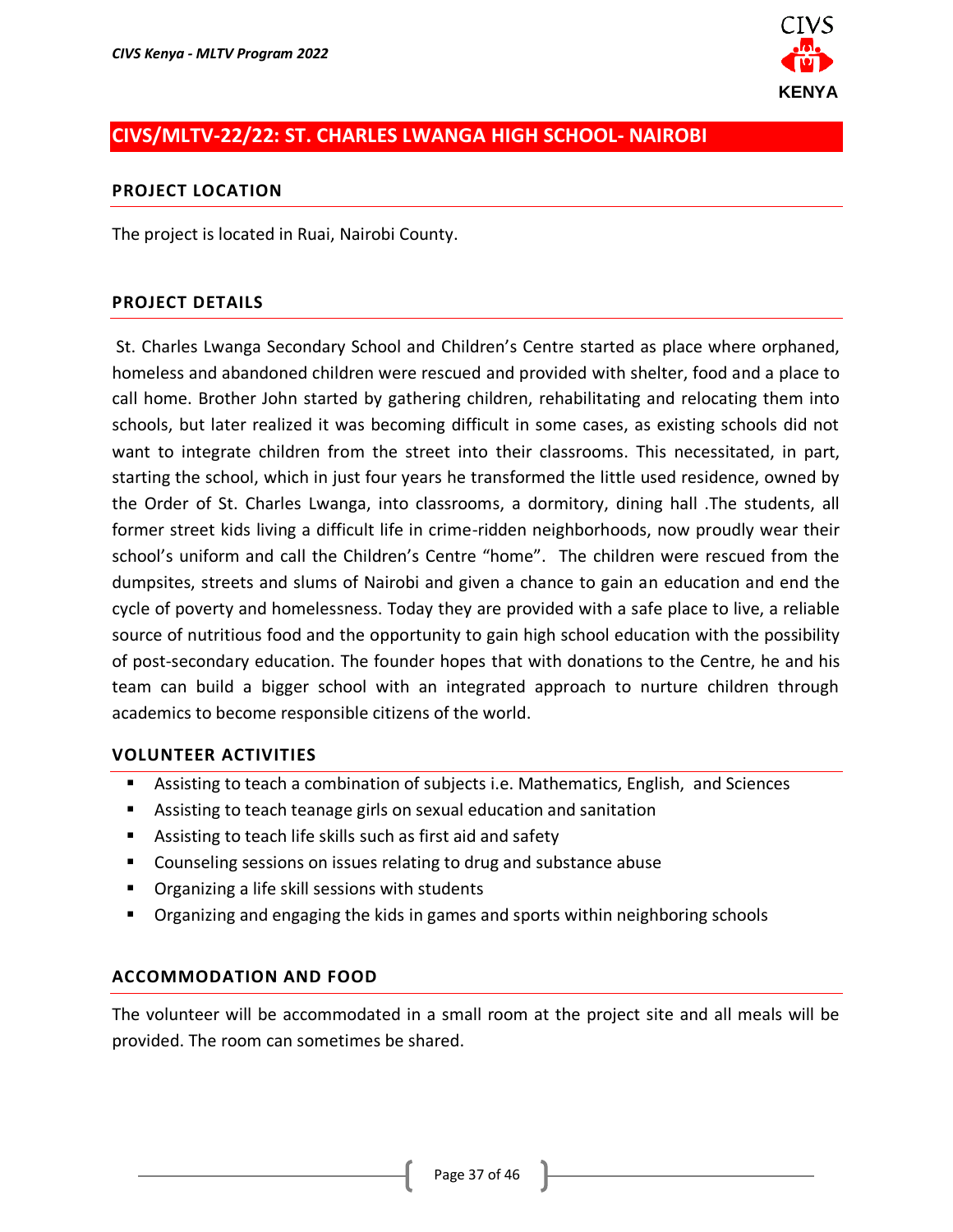

# <span id="page-37-0"></span>**CIVS/MLTV-23/22: ELROI HOPE CENTRE**

### **PROJECT LOCATION**

The project is located in Komarock estate, Embakasi Central, Nairobi County.

### **PROJECT DETAILS**

Elroi Hope Centre (EHC) is a non-profit charitable Community Based organization founded in 2007 in Nairobi, Kenya with a wish to explore opportunities for growth and holistic development. The founder lives with 25 orphans in her little apartment in Komarock estate of Nairobi. She believes in changing people's lives through empowerment and looking people from the positive side of life. She has been supporting vulnerable children since her teenage years and hopes to support to bring change to the centre and move to a higher level of selfsufficiency to reach out to more children, women and other needy people in the community thus making the living conditions of marginalized members of the community living in better and healthier conditions.

The project has different program areas that include; Feeding program for vulnerable children, women empowerment through training and skill development, youth empowerment programme, Orphans & Vulnerable Children programme, Networking and advocacy with other NGOs & partners and creating awareness in the community.

### **VOLUNTEER ACTIVITIES**

.

- Assisting the children with their homework: mathematics, arts, environment science
- Compiling and computing the children data entry in the system
- Assisting with preparation of meals, serving and feeding of small children
- General cleaning of the centre: washing utensils, mopping, sweeping, litters collection,
- Arranging files for children with all the relevant information
- Capacity building the children in the field of their talents and education
- Assisting with fundraising programme and sourcing for potential donors
- Playing and organizing of games and sports with the neighboring schools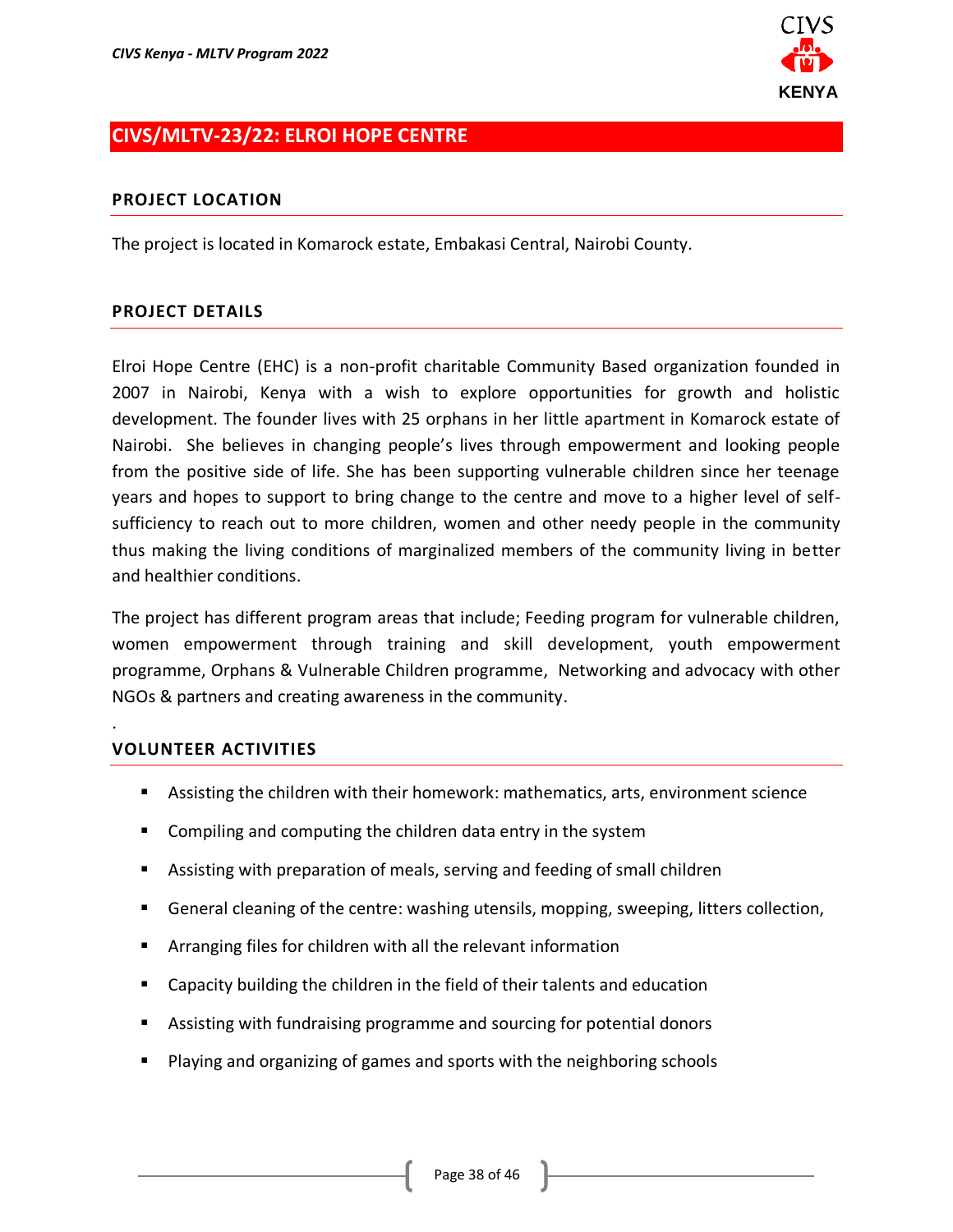

### **ACCOMMODATION AND FOOD**

The volunteer will be accommodated in a host family in Buruburu estate and will use a public bus to get to the project which is about 25 minutes drive. Breakfast and dinner will be served at the host family while lunch will be served at the project.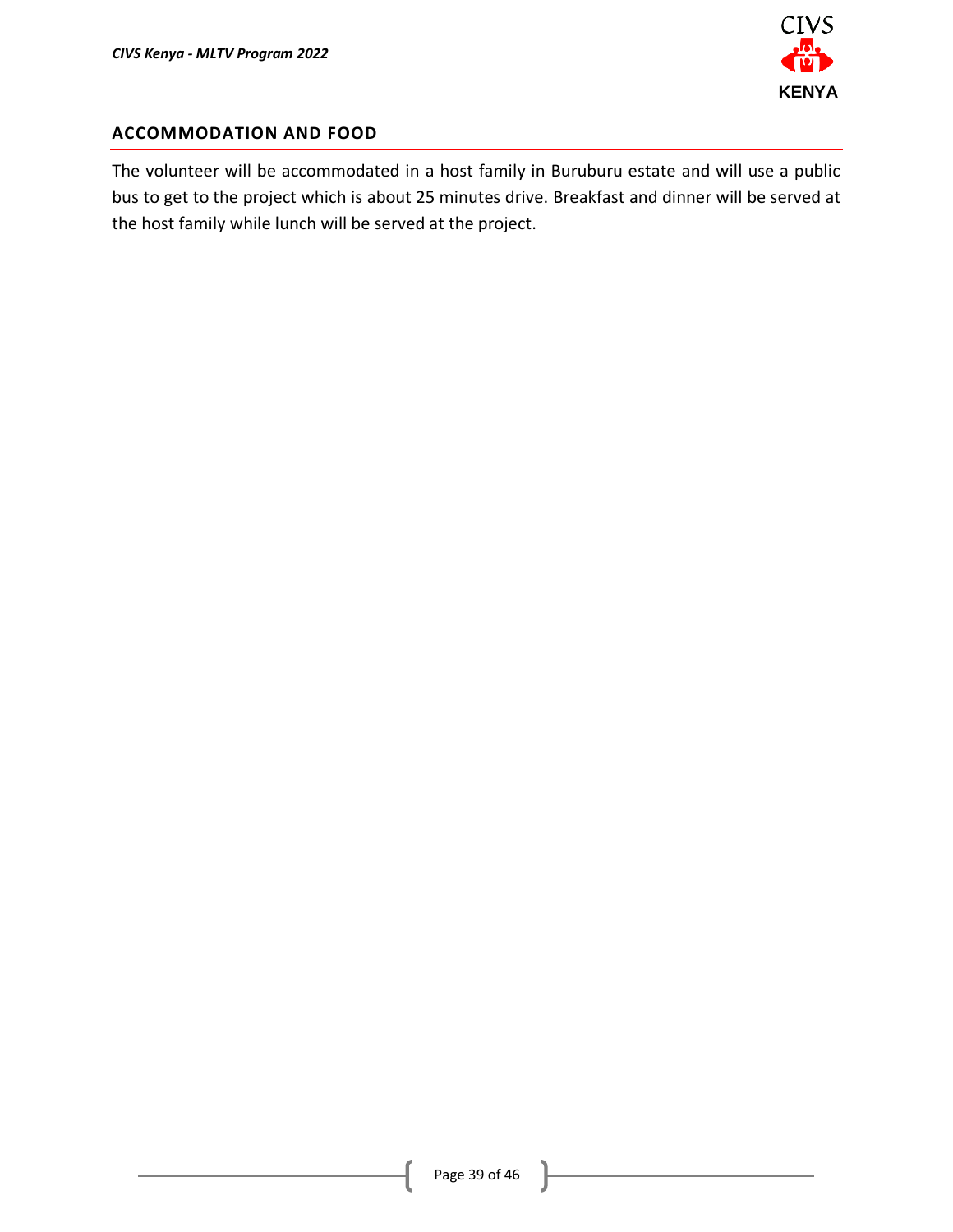

# <span id="page-39-0"></span>**CIVS/MLTV-24/22: ST. GONZAGA PRIMARY SCHOOL & RESCUE CENTRE**

#### **PROJECT LOCATION**

The project is located in Shinyalu, Kakamega County.

#### **PROJECT DETAILS**

St. Gonzaga Primary school and Rescue Centre was established by the Brothers of St. Charles Lwanga in the year 2005 to provide quality basic needs such as education, meals and shelter to vulnerable children from especially difficult circumstances.

The centre provides elementary education to kindergarten and primary school children with the focus on orphans and vulnerable children from poor background within the society.

The school offers social work services to both children and parents in order to create strong bond between the community and the school. The social work element too helps in building strong family unit. The school provides education to boys and girls and takes gender issues as well as the children's rights very seriously.

St. Gonzaga's first graduates are doing their fourth year education in different universities in the country.

The school does very well academically, socially and morally and this helps the students and enhances discipline and order to the learners and the community at large.

#### **VOLUNTEER ACTIVITIES**

- School activities including assisting to teach maths, English and sciences
- Organizing games for the children and playing with them
- HIV/AIDS campaign awareness programs to youth within the community
- General cleaning of the project and its surroundings: litter collection, sweeping, mopping etc
- Assisting with farm work in the project's farm: Planting, weeding, watering the crops etc.
- Environmental conservation exercises through planting of trees
- Planning and engaging pupils in games and sports within neighboring schools

#### **ACCOMMODATION AND FOOD**

The volunteer will be accommodated at the project site and all meals will be provided.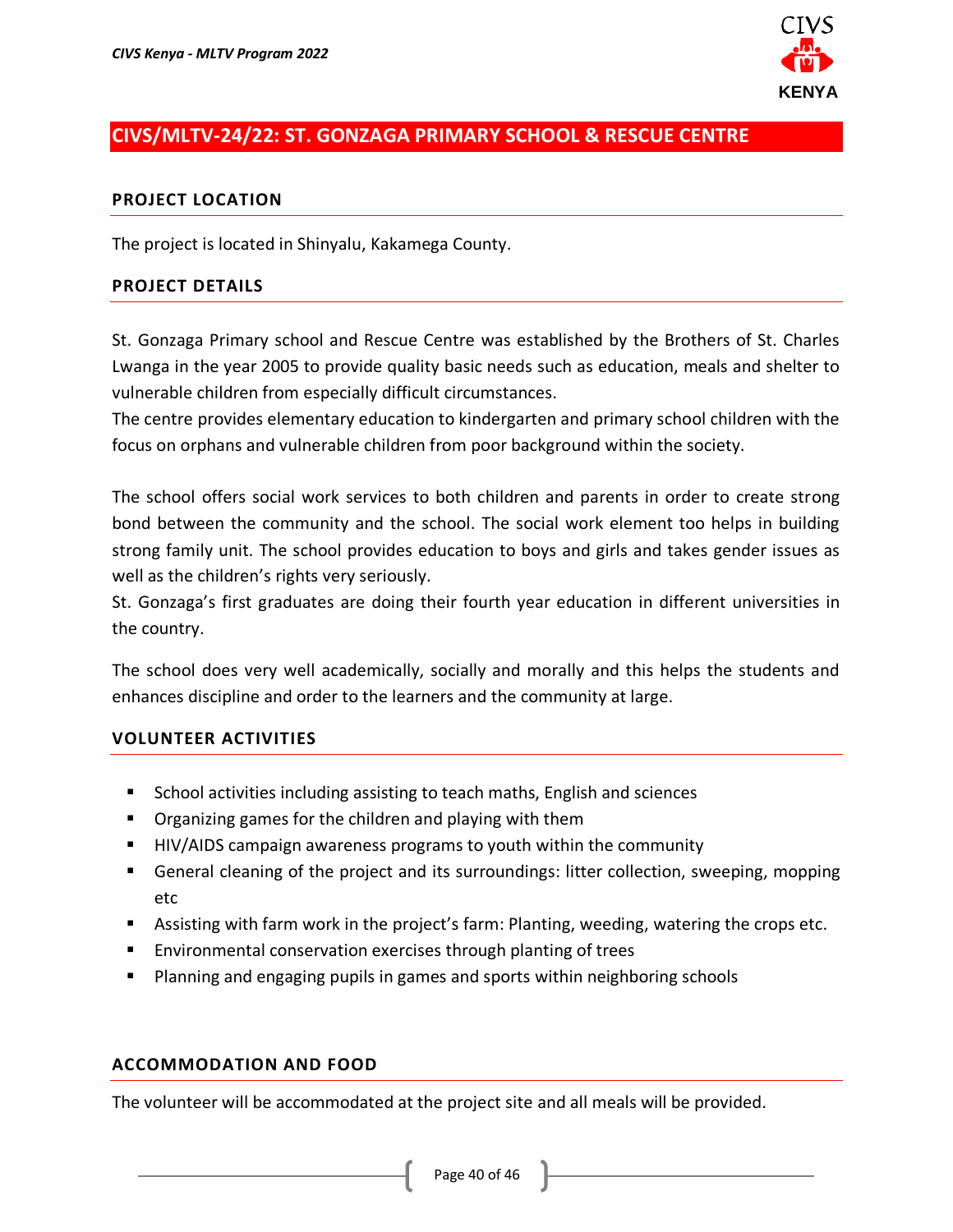

### <span id="page-40-0"></span>**CIVS/MLTV-25/22: TEENSEED AFRICA PROJECT**

#### **PROJECT LOCATION**

The project is located in Kiambiu slums, Nairobi County of Kenya.

#### **PROJECT DETAILS**

Teen-Seed is a feminist grassroots community organization in Nairobi Kenya that was established in the year 2005. The project focuses on sexual and reproductive health rights (SRHRs). Led by young women, Teenseed nurtures African teen women into leaders and supports them to develop powerful voices to articulate and claim their rights and hold leaders accountable. Their objective is empowerment of women and girls for leadership in prevention of Human Immuno-deficiency Virus (HIV) infection among adolescents and eradication of Sexual and Gender-based Violence.

The headquarters are at Kiambiu Vihiga Village, Eastleigh South Ward, Kamukunji Sub County Nairobi County, Kenya. They also work in three informal settlements in Nairobi (Kayole, Umama, and Kiambiu) and Budalang'i in Busia County. They envision an Africa where young people seat at the decision making tables, their views, rights respected and have choice and ability to make informed choices about their lives.

Teenseed believes that not every young person has to go through the challenges that their elders went through to be successful. Through planting a seed, community members are able to give back to the societies they grown in by assisting the adolescent and youth navigate through this challenging period of self-discovery. This path allows a community to work towards creating a safer space for the young, linking them to opportunities through mentorship and giving the young people a chance to contribute to community by making informed decision and choices.

- Adolescent girls mentorship on Sexual Reproductive Health & Rights (SRHR)
- **E** Assisting with collection of data and registration of young mothers in the village meetings
- Engaging in extra-curricular activities like sports and games with the affected adolescent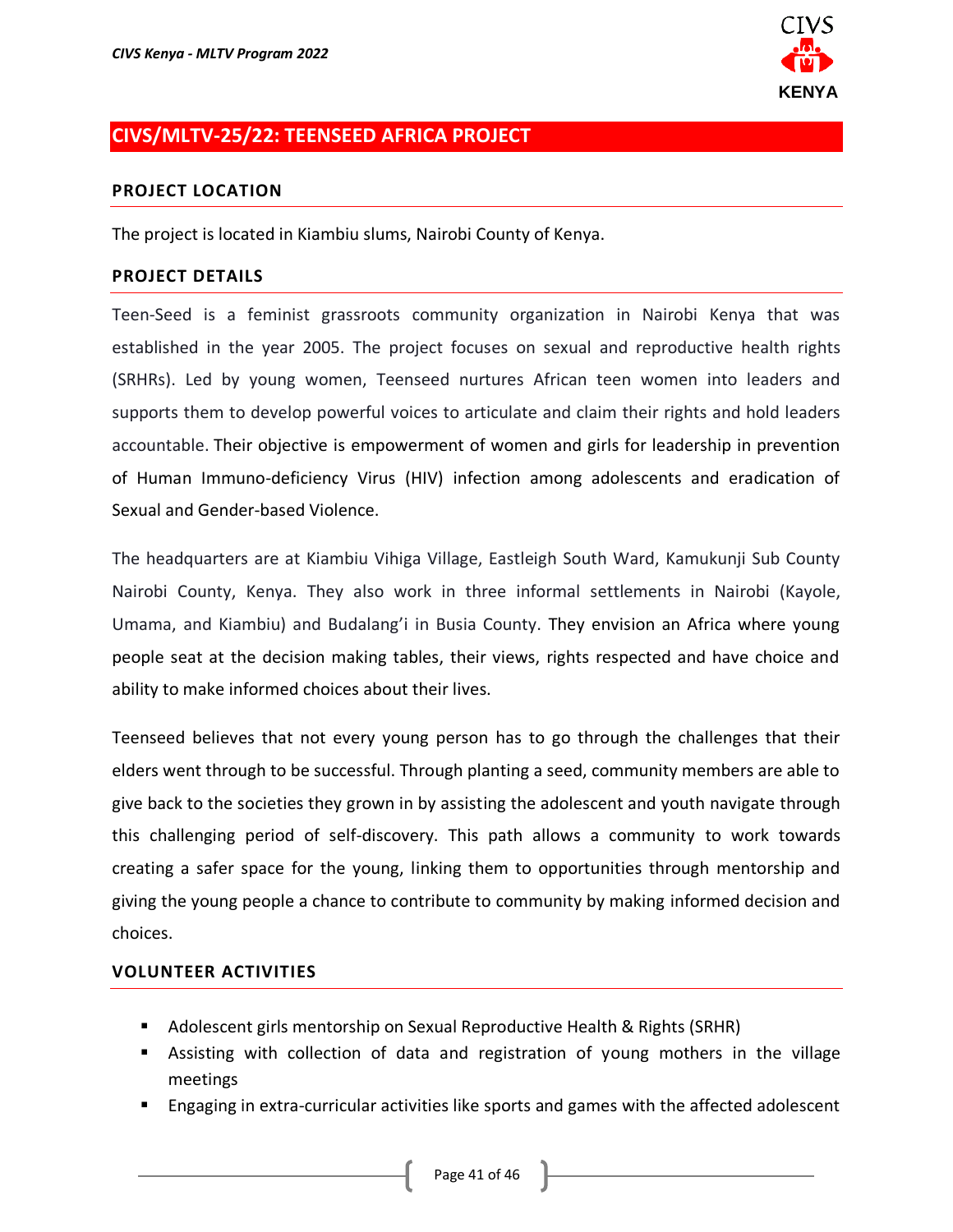

girls within the community

- Assisting in Leadership and French training classes for adolescent teenagers girls
- Community outreach for awareness creation and campaign against sexual and gender based violence
- Social media Advocacy on (SRHR)
- Engaging in community forums alongside other staff where they mentor and give moral support to the affected adolescent girls
- In-school sexuality education sessions
- Psycho social support for survivors of sexual violence
- Distribution of contraceptives and creating awareness on HIV/ AIDS within the community

### **ACCOMMODATION AND FOOD**

The volunteer will be accommodated in a host family in Buruburu estate and will use a public bus to get to the project which is about 25 minutes drive. Breakfast and dinner will be served at the host family while lunch will be served at the project.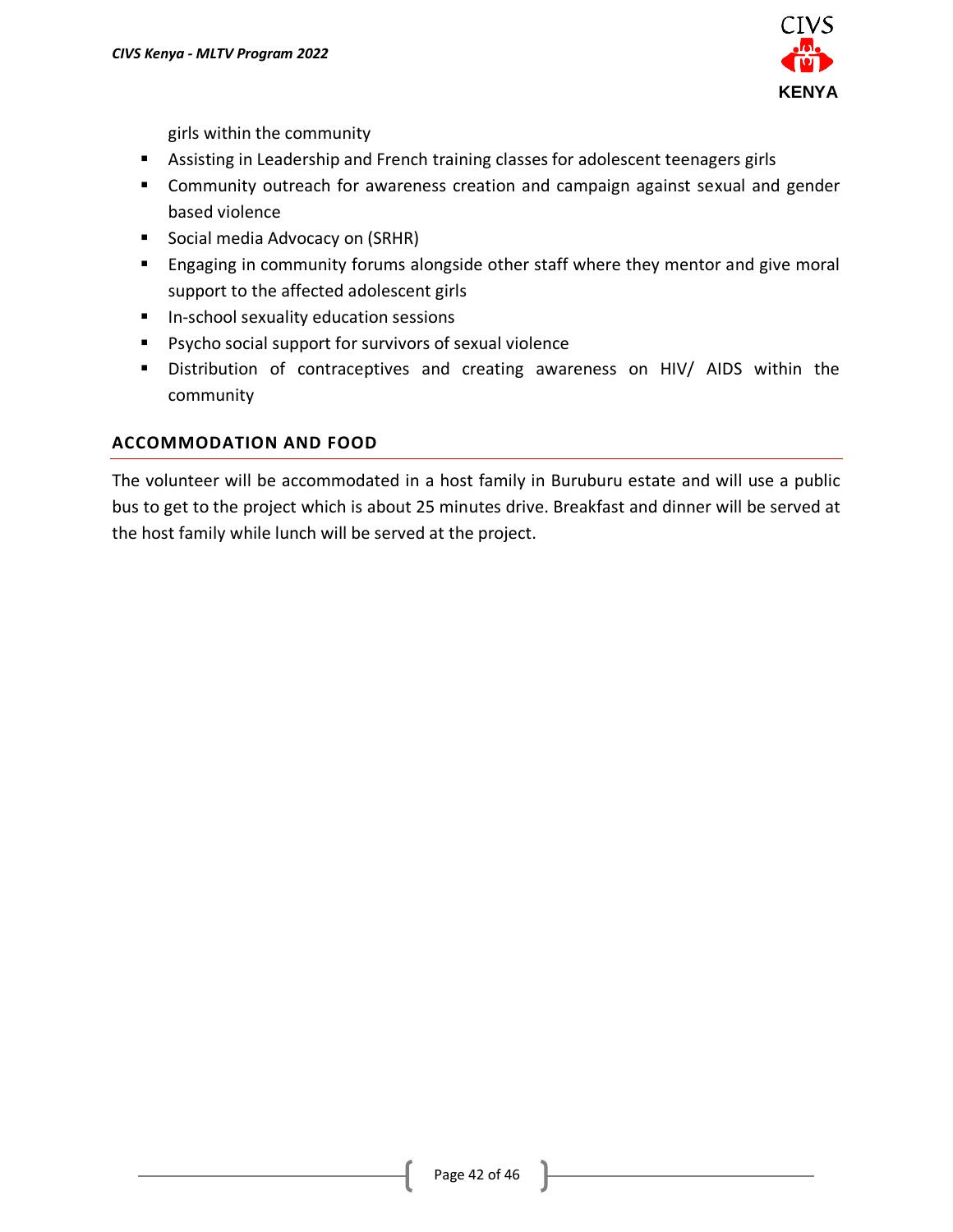

# <span id="page-42-0"></span>**CIVS/MLTV-26/22: HAMISI COMMUNITY BASED ORGANIZATION**

#### **PROJECT LOCATION**

The project is located in Hamisi Location, Vihiga County of Kenya.

#### **PROJECT DETAILS**

Hamisi Community Based organization is a non-profit organization that was established in 2017 to empower women, youth and men from vulnerable and poverty stricken backgrounds to realise a sustainable community focussing on key areas of Education, Water, Health and Sanitation and Agriculture to improve their livelihood.

The organization is strongly focused on offering training skills in various community development, social work and practical solidarity to the less previleged members of their communities by addressing and campaigning against the effects of systemic social and economic injustice.

The project is involved in the following activities:

- Training small scale farmers on modern/best farming practices to maximise their productivity, realise potential market and increase sales
- Train the community stakeholders on new technology trends through ICT to help them research, get informed and
- **•** Training the community on financial management and leadership skills to enable them plan and budget well for their finances.
- Support vulnerable children with free Early Childhood Development Education
- They engage the community in\_table banking a system that enables members of a community to access unsecured loans, from money pooled by other members of the community, and allows community members to invest in each other's businesses and enterprises where members can apply for short- or long-term loans at low interest rates.

- Assisting with teaching of various subjects such as Creative Arts, English, Basic Mathematics in the nursery school
- Assisting the children with their homework
- General cleaning and maintenance of the project area and it's sorrounding: bush clearing, litters collection, making a disposal point, sweeping, landscaping, construction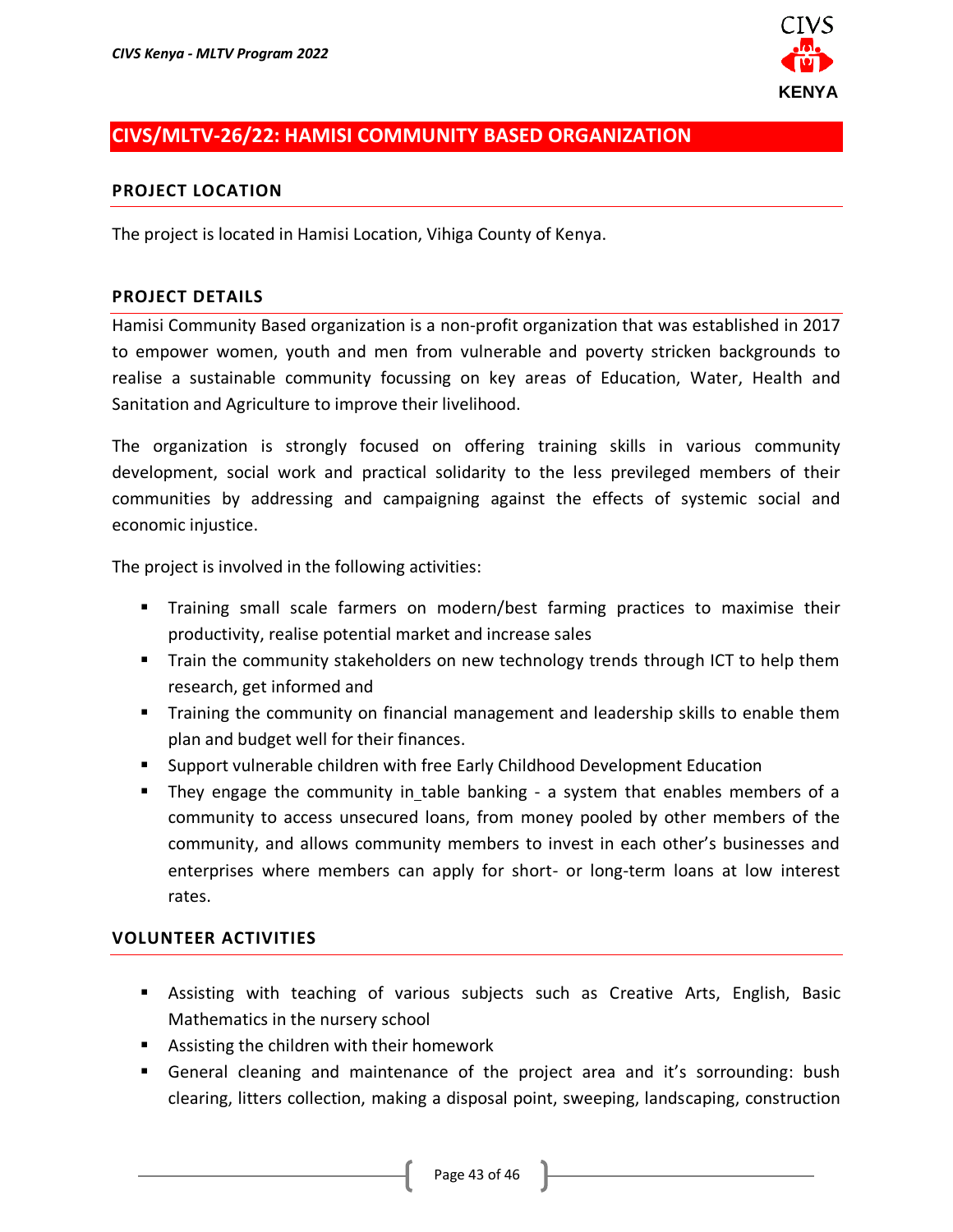

repais and brick making.

- Planning and engaging the kids in extra-curricular activities like sports and games
- Engaging in health education and mentorship programs to the youth within the community alongside project staff
- Farmwork which includes farming, diging, planting of various crops, weeding and tree planting exercise for environmental conservation

### **ACCOMMODATION AND FOOD**

The volunteer will be accommodated in a house within the project. Breakfast and dinner will be served at the project.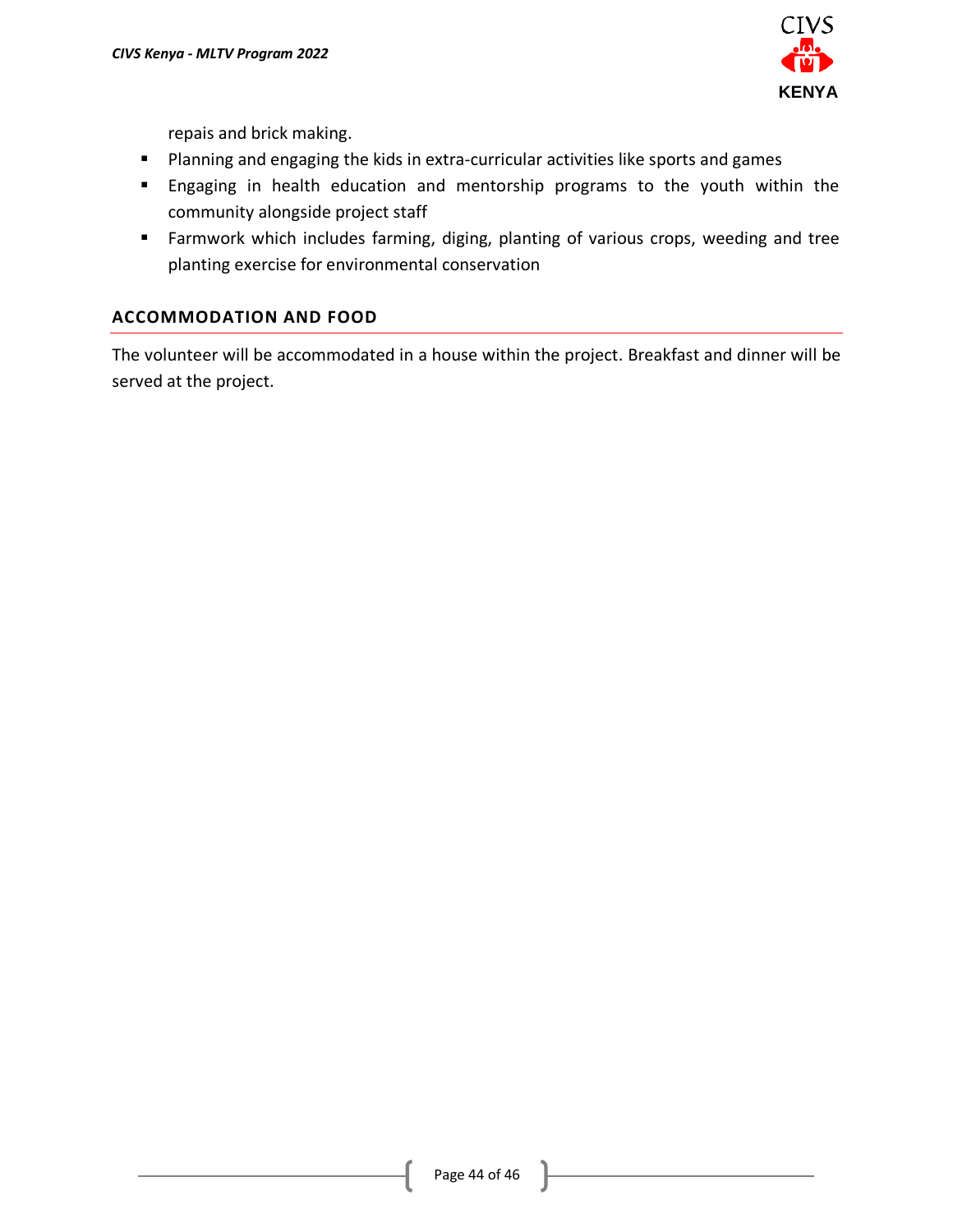

# <span id="page-44-0"></span>**CIVS/MLTV-27/22: MARA OSERO PROJECT**

### **PROJECT LOCATION**

The project is located in Kimintet, Kilgoris District, Narok County of Kenya.

### **PROJECT DETAILS**

CIVS collaborates with the Mara Osero project which is located in the western part of Mara North Conservancy and operated by Jeff, a local conservationist. The Maasai community in which the project is located in a unique and popular tribe due to the long preserved culture of their traditional way of life, making them a symbol of the Kenyan culture. The project was established in 2015 with the aim of assisting in wildlife conservation, creating a sustainable environment with access to water, food, and electricity in order to improve life within the Maasai bushes. The project also has established an eco-lodge for hosting volunteers and tourists within the region and who are involved with wildlife conservation or viewing.

### **Project Profile**

The project is designed for protecting the delicate ecosystem and bringing a little income to the local community, creating jobs, inspiring and educating the youth about smart gardening and nature conservation. Living in the bush surrounded by zebras, giraffes, antelopes, lions, hippos, and elephants, the volunteer will work in direct contact with nature and helping in available activities. Apart from normal volunteering in the project's activities, volunteers will get to closely know the wildlife and the eco-system of Maasai Mara through excursions, nature walks, activities of the conservancy, bird watching, enjoying sunrises, and sunsets. There is a conservation and education village center that will offer volunteers the opportunity to explore, learn and interact with the Maasai community and their culture, giving a platform to serve and also live like the Maasai people. Additionally, there are also social activities with the children in the village for promoting education and capacity building.

- Conducting nature walks in the park
- **EXEDENT** Assisting in the maintenance of beehives (apiculture) around the village
- Working on the model farm for experimental horticulture, ranching, fish keeping
- **Environmental clean-up exercises involving the collection of plastics**
- **•** General maintenance and improvement of the campsite that involves the construction of local cottages, painting, gardening, landscaping, and planting of flowers
- Planting trees within the campsite and at local schools